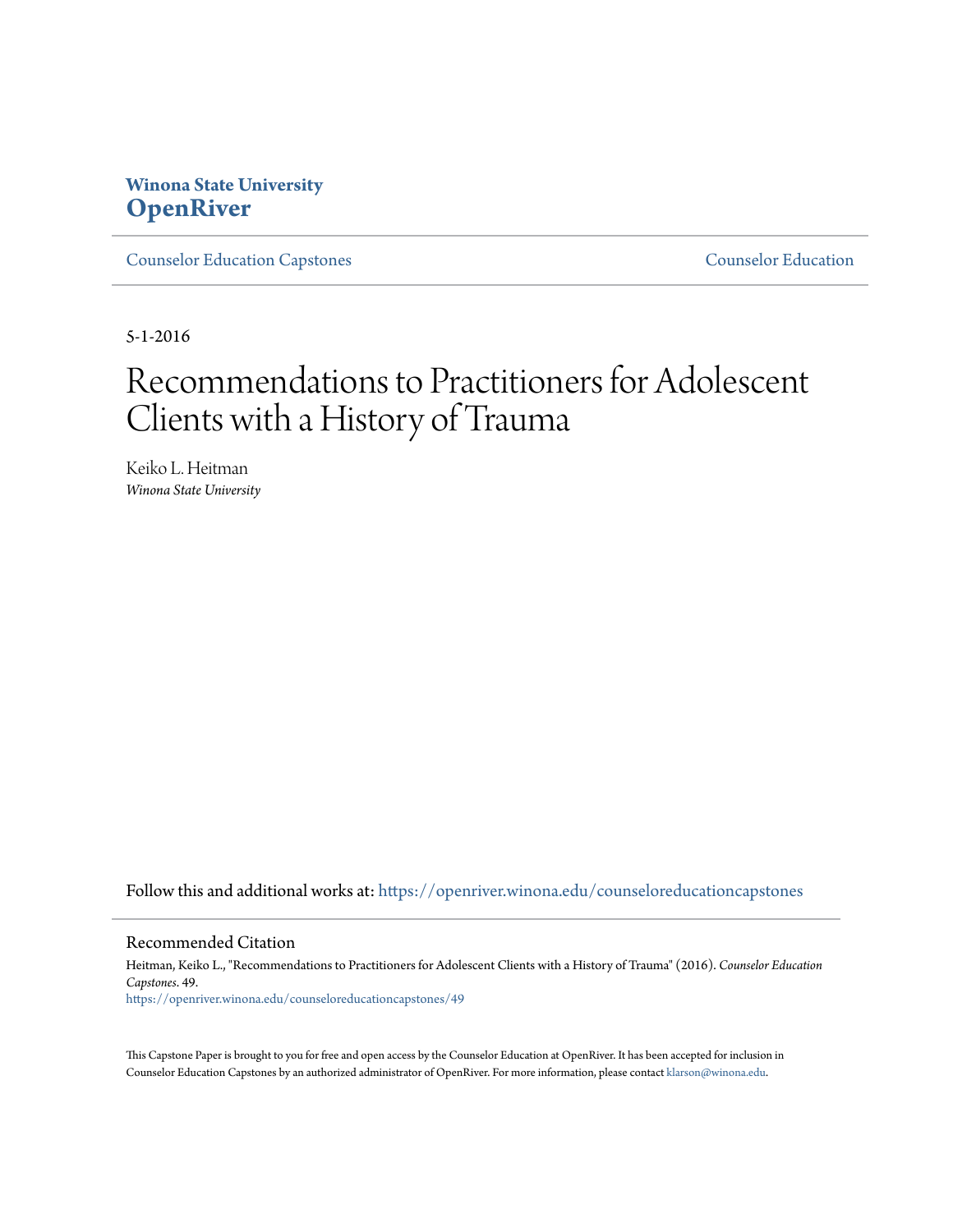## Running head: RECOMMENDATIONS FOR PRACTITIONERS

## Recommendations to Practitioners for Adolescent Clients with a History of Trauma Keiko L. Heitman Winona State University CE 695 Capstone Project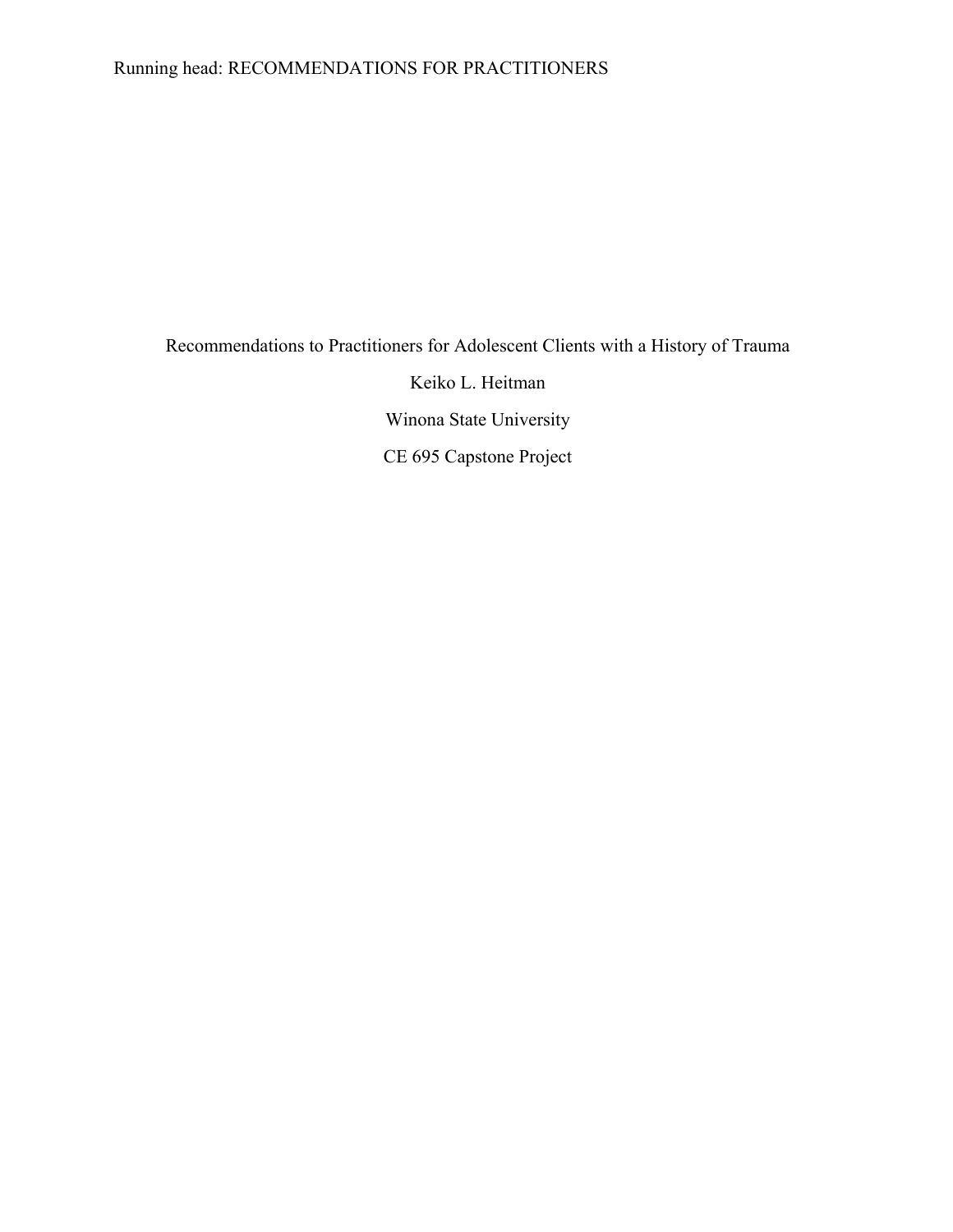#### Abstract

Children and adolescents who are exposed to traumatic events are at higher risk for developing mental health disorders over their lifetime. Therefore, this paper explores the effects of abuse and trauma in children and youth and aims to promote implementation of trauma-informed care principles with practitioners who work with at-risk youth. Specifically, this paper identifies the barriers that affect clients with a history of trauma and provides recommendations such as Positive Youth Development, Mentoring, and Day Treatment to practitioners who work with this population. In addition, the impact that day treatment programs have on degree of impairment and functioning for children and adolescents will be discussed. Multiple services such as utilization of mentoring programs and aftercare recommendations can be effective and influence a youth's outcome in areas of academic, emotional and behavioral problems. Barriers to treatment integration of trauma-informed care practices for practitioners who work with at-risk youth will also be discussed.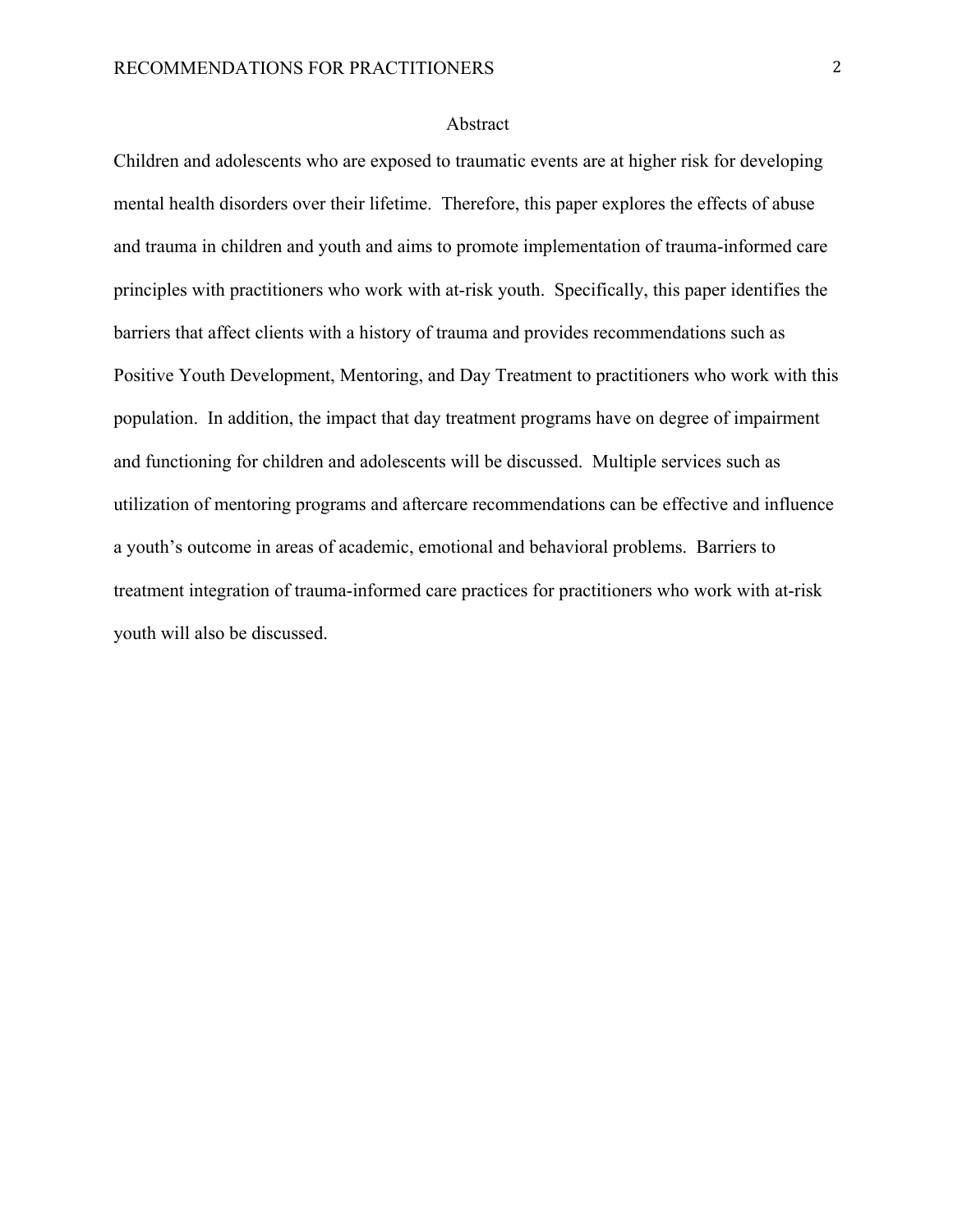**Recommendations to Practitioners for Adolescent Clients with a History of Trauma** Most states recognize neglect, physical abuse, psychological maltreatment and sexual abuse as the four major types of abuse to children.

Child abuse and neglect is defined as: Any recent act or failure to act on the part of a parent or caretaker which results in death, serious physical or emotional harm, sexual abuse or exploitation; or an act or failure to act, which presents an imminent risk of serious harm (U.S. Department of Health and Human Services, [USDHHS] 2014).

In 2013, an estimated 679,000 children in this country were victims of abuse and neglect (Child Welfare Information Gateway, 2015). Past studies have shown that many of these same children are victims of other forms of trauma that include exposure to domestic violence, parental substance abuse, and traumatic events in the community. Compounding traumatization in youth results in a greater prevalence of mental health problems when compared to the general population (Kramer, Sigel, Conners-Burrow, Savary, & Tempel, 2013). The increased rates of mental health problems include disorders such as posttraumatic stress, anxiety and depression; such disorders may lead to behavioral difficulties that include conduct problems, and abusespecific problems, problems in interpersonal relationships, difficulties in school and low selfesteem (Dorsey et al., 2012).

In the child social services system, practices such as removing a child from the home, placing a child in multiple placements in out-of-home settings, transfers to new schools, and separation from existing social support networks, may worsen the effects of the initial trauma (Kramer et al., 2013). Due to their traumatic histories combined with the additional stressors listed above, it is evident that there is a need to develop trauma-informed practices and provide treatment recommendations to child social services directors, supervisors and other workers who spend their time with these children in order to encourage healthy, positive outcomes, and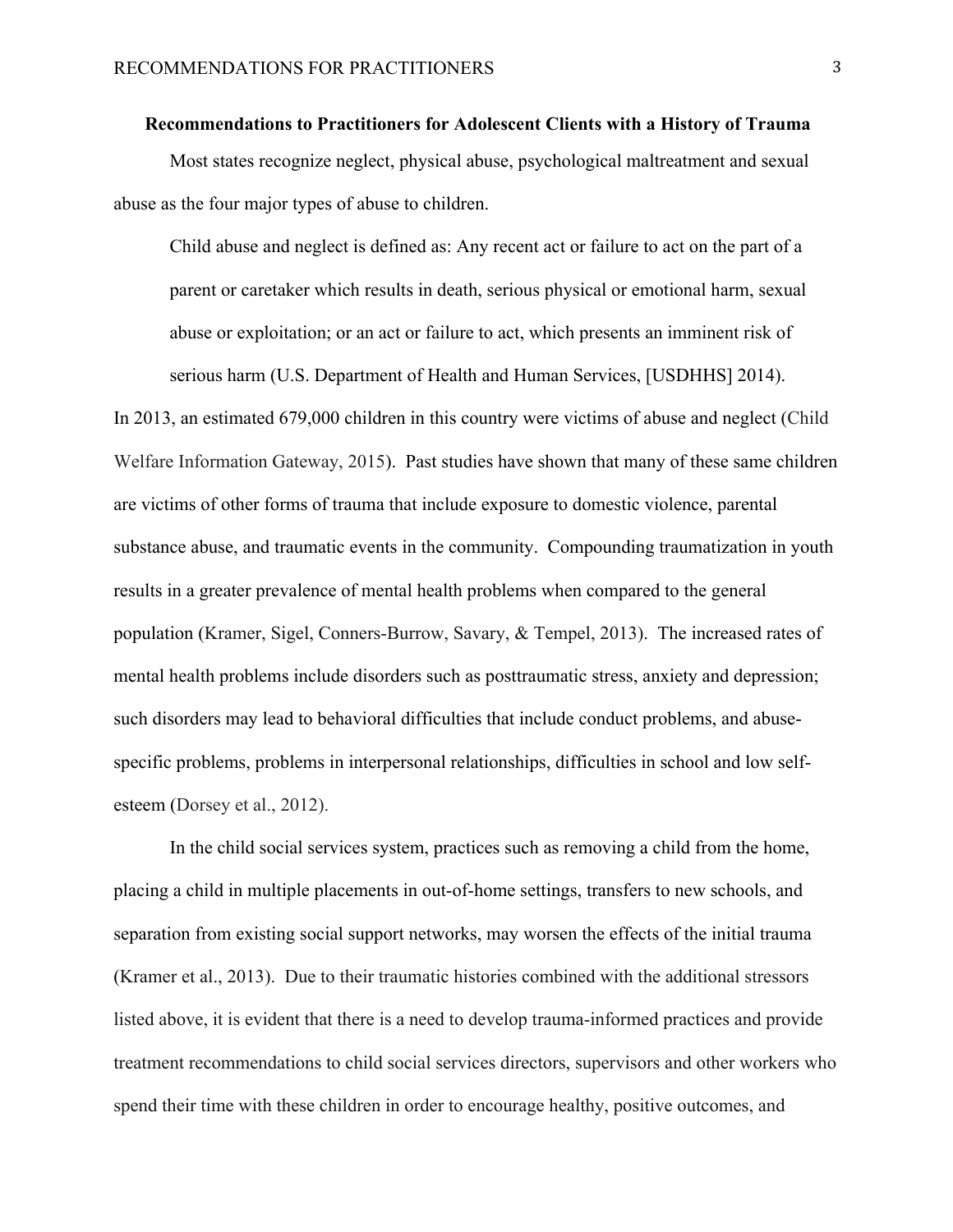therapeutic change (Kramer et al., 2013). The purpose of this literature review is to provide recommendations and effective interventions for at-risk youth to school and mental health practitioners for clients with a history of trauma.

#### **Child Social Services System**

The child social services system encounters the highest percentage of children with a trauma history; it also serves children that have experienced at least one major traumatic event with many having long and complex trauma histories (Ko et al., 2008). Treatment or Therapeutic Foster Care (TFC) is an out-of-home treatment for children and adolescents with these complex trauma histories, and often presenting with emotional and behavioral problems. Treatment Foster Care differs from traditional foster care as it is treatment-based, and the parents are therapeutic agents who are responsible for working with other professionals on a multidisciplinary team (Dorsey et al., 2012). The majority of youth in TFC and residential treatment settings (e.g., group homes, inpatient settings, and more restrictive out-of-home care settings) has been exposed to trauma that includes child abuse and neglect, which leads to implications across the lifespan and into adulthood (Dorsey et al., 2012). Therefore, TFC teams must have a clear understanding of trauma and the impact on the mental health of placed youth.

The prevalence of mental health problems is higher in services such as foster care where children often present with complex trauma histories and behavioral and/or emotional problems (Ko et al., 2008). These problems are often unrecognized, and even when discovered, many geographical areas lack trauma-informed service providers who are experts in evidence-based treatment for traumatic stress disorders (Ko et al., 2008). Dorsey et al. (2012) discussed that treatment providers or foster parents are often the least informed about exposure to sexual abuse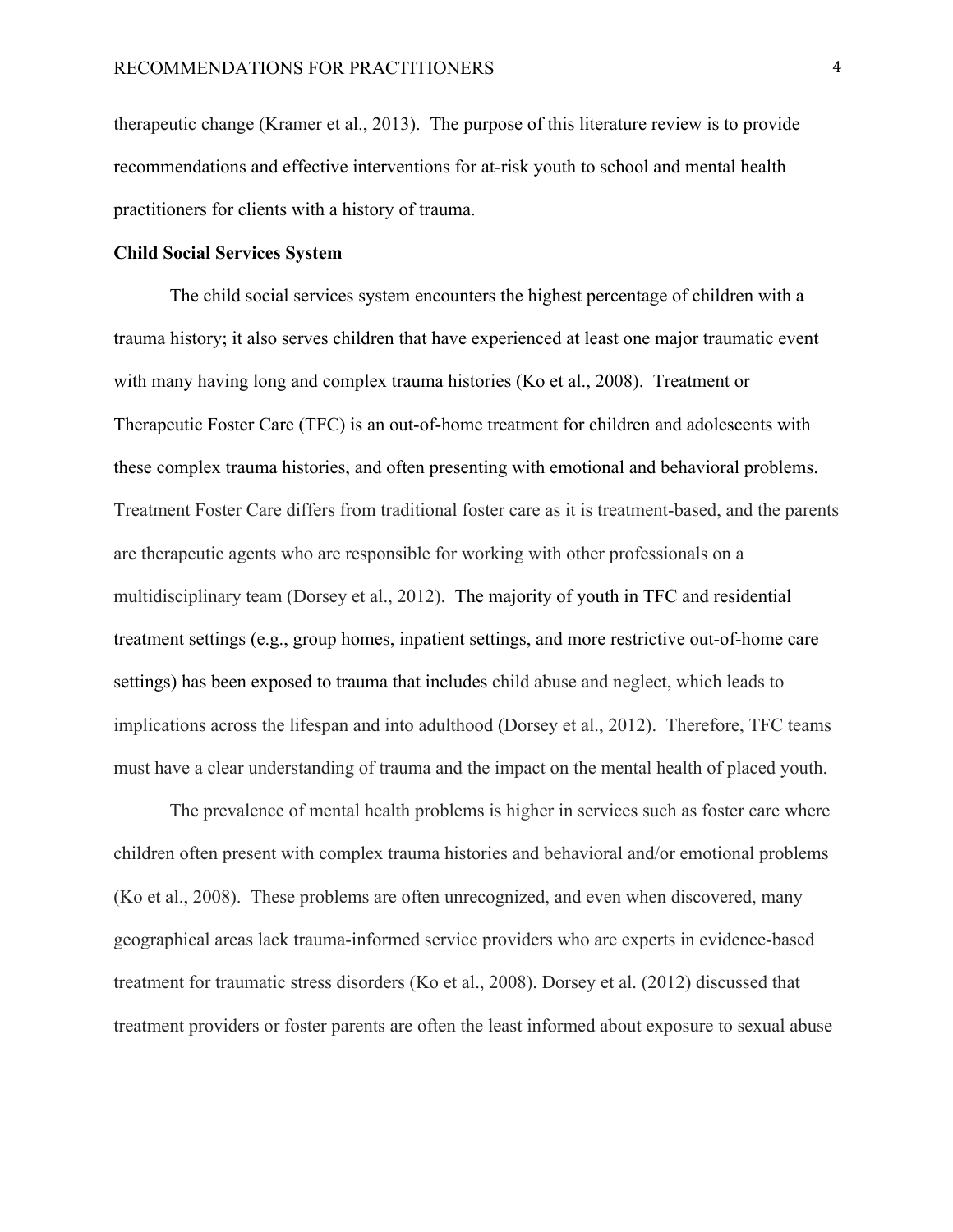and domestic violence of a child's trauma exposure history. Sexual abuse and domestic violence are two types of trauma with the fewest research-supported treatments.

#### **Barriers Affecting the Completion of Trauma-Focused Treatments**

One barrier relates to determination of therapy needs of the adolescent. Determining the necessary length of treatment is important. Sprang et al. (2013) discussed how therapeutic effects are better achieved when children and caregivers participate in treatment for the least minimum prescribed time. The authors discussed how premature dropout rates were a significant problem in the field of child psychotherapy. The authors conducted a study to evaluate the impact of child and family characteristics, problem type, and trauma type on dropout rates in traumatized children who receive trauma informed evidence-based practices.

In addition, another barrier for treatment is an incomplete trauma history of the client. Sprang et al. (2013) obtained trauma history information from reports from the children/adolescents, parents/caregivers, and other relatives. The history was periodically updated and new information was added as it was learned or obtained throughout the study. The trauma history included a list of trauma, loss and separation exposures that included the following: sexual maltreatment/abuse, sexual assault/rape, physical abuse/maltreatment, physical assault, emotional abuse/psychological maltreatment, neglect, domestic violence, war/terrorism/political violence inside the United States, war/terrorism, political violence outside the United States, illness/medical, injury/accident, natural disaster, kidnapping, traumatic loss/bereavement, forced displacement, impaired caregiver, extreme personal/interpersonal violence, community violence, school violence, and other trauma not listed previously. In another study, McPherson et al. (2012) defined Childhood Sexual Abuse (CSA) as a child who participates in sexual activities beyond their comprehension, who is developmentally unprepared and unable to give informed consent, or who has been exposed to pornography or has been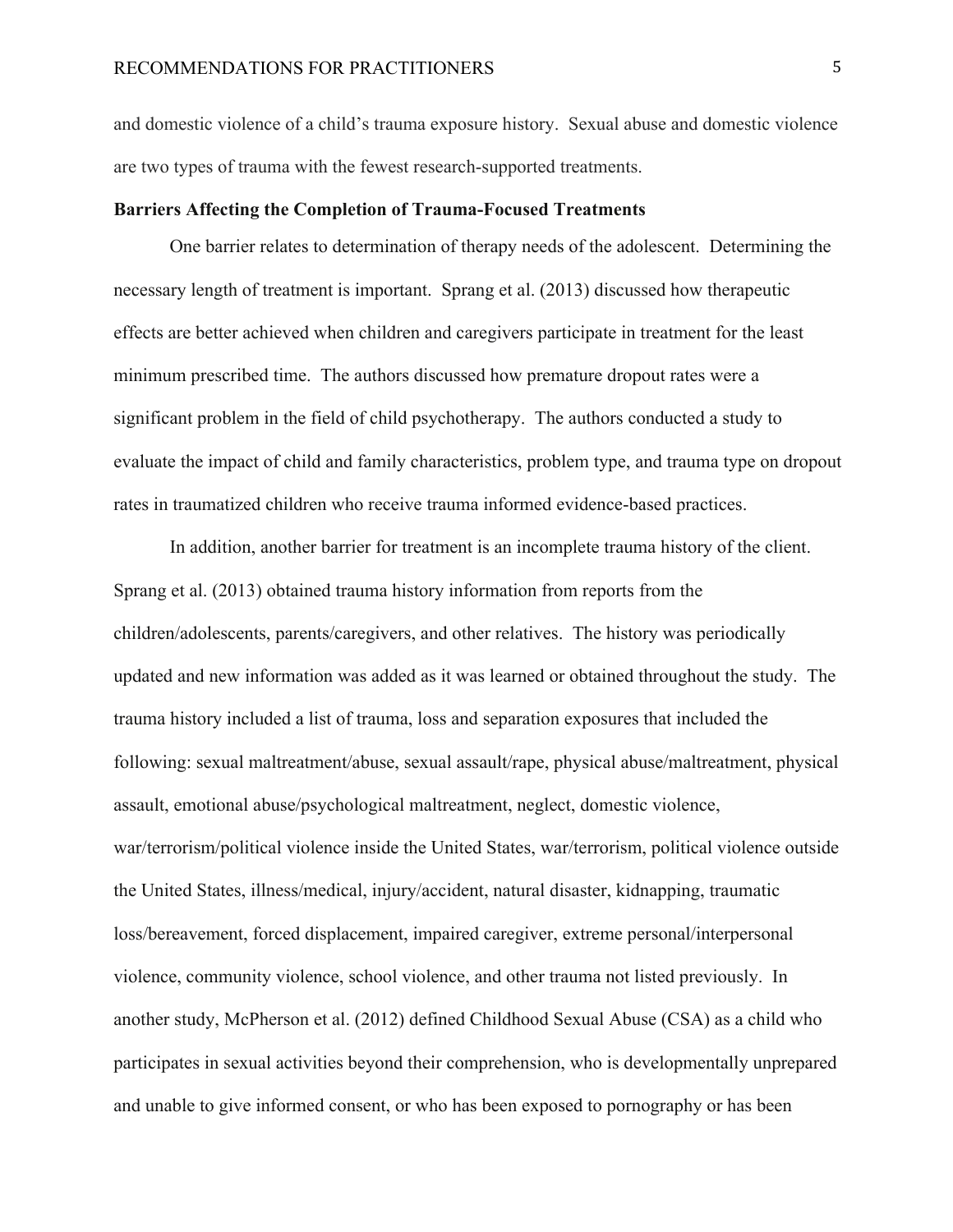subject to child pornography. Hence, it is important to continually re-assess clients to add information about their trauma as it is shared with practitioners, as well as to recognize all types of trauma that could affect clients.

**Non-completion or Low Attendance**. There are various factors that contribute to noncompletion or low attendance among clients and families involved in treatment. Sprang et al. (2013) found that children who did not live with biological parents and who were involved in social services such as state custody or lived with a relative in an out-of-home placement were more likely to complete treatment. One explanation for this is because all children who are in state custody receive Medicaid coverage, which pays for services. Another explanation could be because services are often monitored for compliance by the state agencies or the legal system. One barrier to services is affordability of mental health services and not all parents have the means to pay. McPherson et al. (2012) noted that the following groups were more likely to continue services beyond the first session: a) white, school-aged children, b) families that had access to a telephone, c) victims referred to a private center, d) children in families where the mother received treatment needs for the whole family, and e) children who were placed in foster care. However, questions have been addressed about the longevity and stability of therapeutic gains when they are mandated and monitored by external structures and agencies (Sprang et al., 2013). External agencies such as child protective services might improve drop out rates in the short-term, but not much is known after service providers are no longer involved and treatment is no longer mandated in the long-term (Sprang et al., 2013).

**Demographic Factors**. Race was another factor that the authors addressed with dropout rates. Children who were not Caucasian were 57.5% more likely to drop out of services than Caucasian children (Sprang et al., 2013). McPherson et al. (2012) determined that minority status,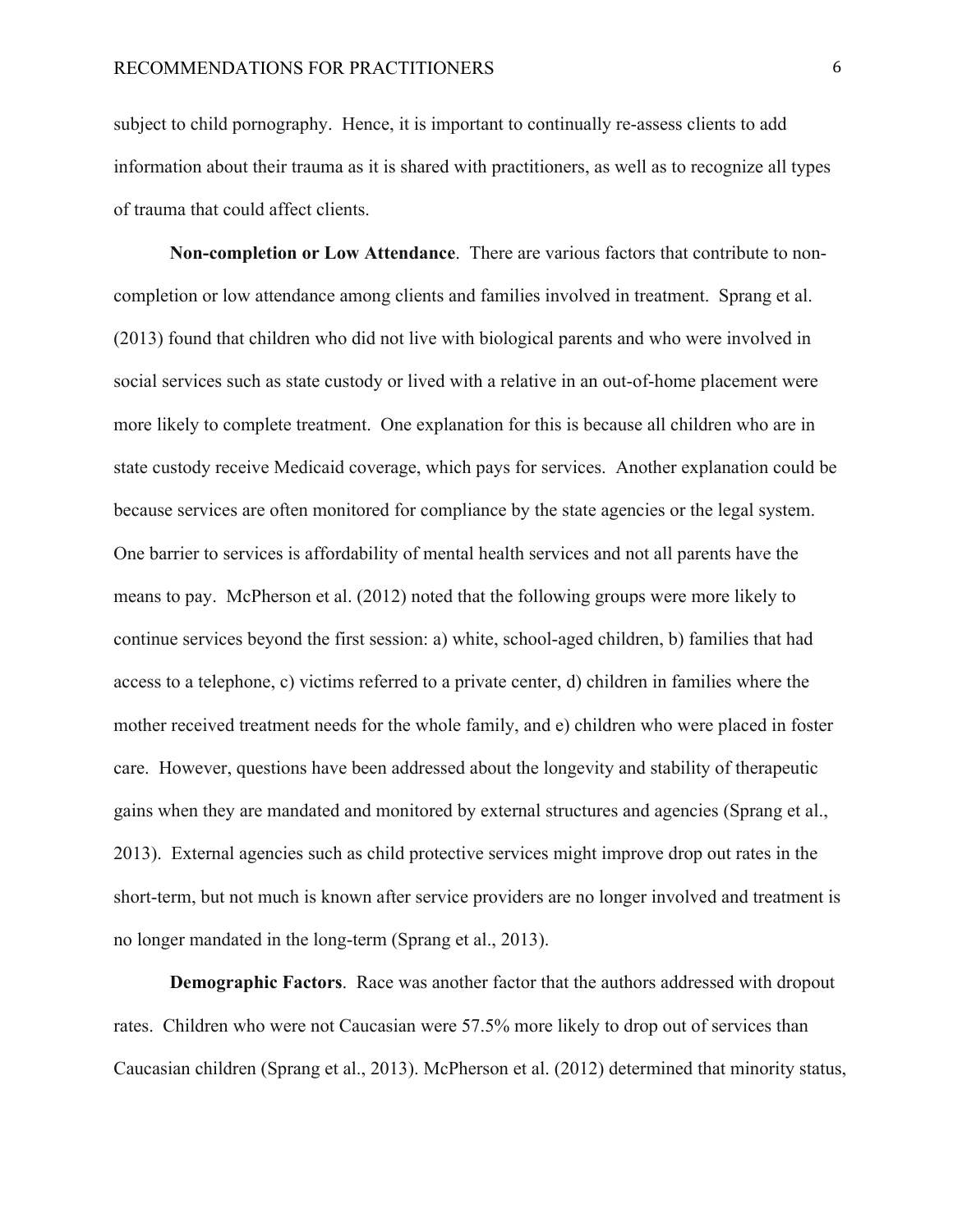#### RECOMMENDATIONS FOR PRACTITIONERS **7** 7

lower education level, low income, caregiver's perceptions of the therapeutic relationship between the client and therapist, financial stressors due to the cost of service, and less severe or chronic abuse were significant barriers to successful completion of treatment. African American children were more likely to drop out than children of other racial groups, which was also consistent with other treatment outcome literature (Sprang et al., 2013). Some reasons for this outcome include the failure of the clinician to build rapport and engage with the family, lack of resources for the family to attend therapy, the tendency for preference for informal sources of assistance, and African American families' placement of mental health needs as a lower priority than others (Sprang et al., 2013).

Other studies have found that lower socioeconomic status (SES) contributes to negative utilization of mental health services; McPherson et al. (2012) discussed how past research has indicated that families with lower income are not as likely to utilize services because of cost. However, when it came to their own research, McPherson et al. (2012) did not find a significant difference in participation among families with lower SES. They concluded that billing procedures and funding sources contributed to this finding because they utilized a sliding fee scale according to a family's income level (McPherson et al., 2012).

Oppositional Defiant Disorder was found to be a significant predictor of dropout while Generalized Anxiety Disorder was a significant predictor of treatment completion (Sprang et al., 2013). Depression did not have any significance in relation to dropout rates. The authors hypothesized that a high level or "goodness of fit" between the child's presenting problem and the clinician's expertise was crucial for treatment to be effective and for dropout to not be an issue (Sprang et al., 2013).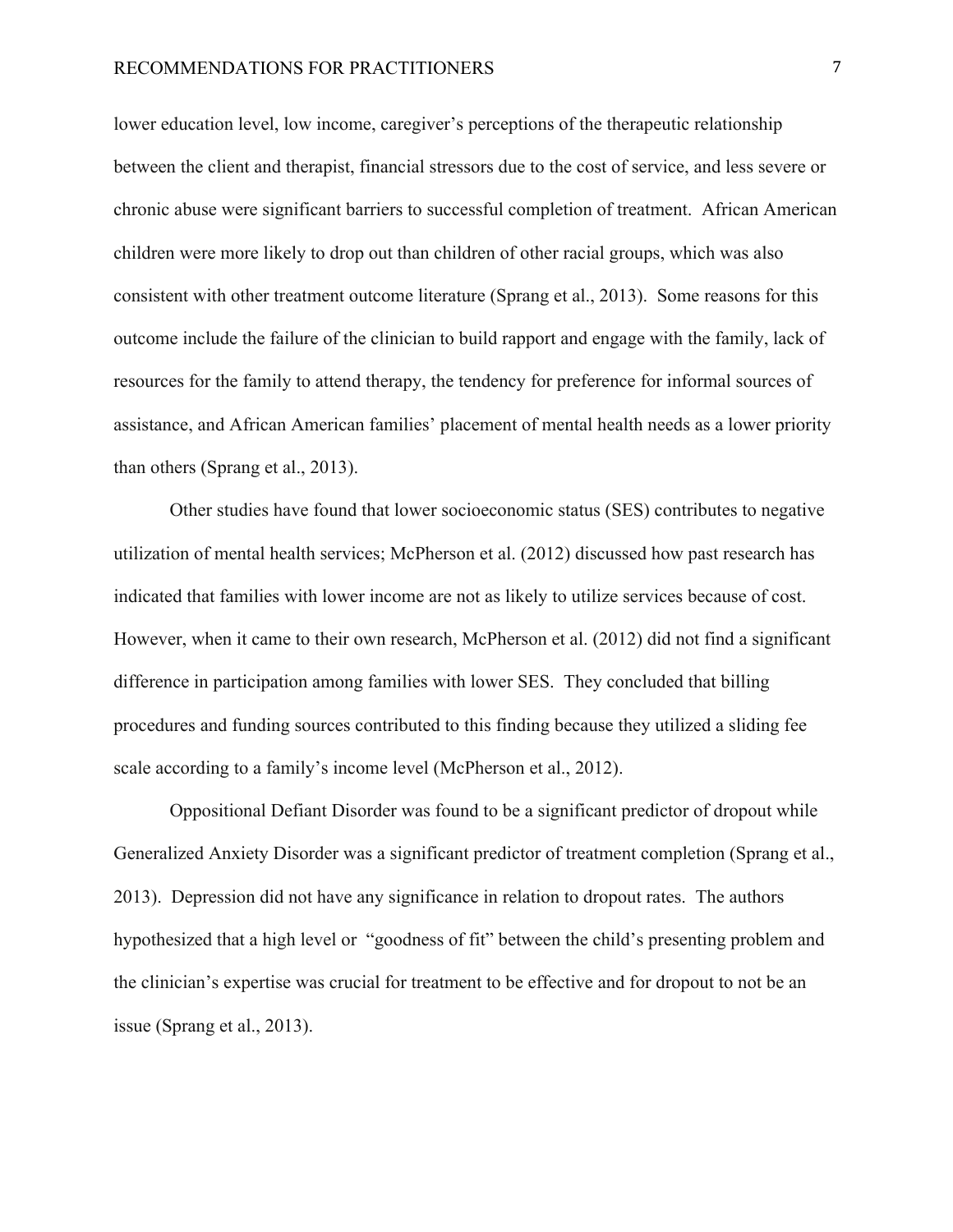**Willingness of Parental Involvement**. Sprang et al. (2013) discussed the importance of parental motivation to the completion of treatment. Low rates of parental engagement result in treatment dropout, which plays an even more significant role than the child's psychological condition (Sprang et al., 2013). McPherson et al. (2012) determined that completion of therapy was dependent on the caregiver's level of participation as well as if the child/family received a referral for other mental health services to continue post treatment. According to Sprang et al. (2013), parental motivation may be affected when parents experience negative self-attributions for their children's therapy. In other words, they may experience self-blame and negative feelings about their parenting in relation to their child's need for treatment services. Along with self-blame, the parent may experience distorted beliefs that they are responsible for their child's injury or did not do their job to protect or save them from the abuse or danger (Sprang et al., 2013). A parent's emotional reaction to the abuse and their own mental health issues can influence treatment outcomes as well (McPherson et al., 2012). A parent who participates in their child's treatment may trigger their own trauma history, which can make their child's therapy painful and difficult to experience. In turn, parents may avoid or leave therapeutic services in order to avoid reliving their own traumatic experiences. McPherson et al. (2012) found that when caregivers participated in counseling services, the patient was more likely to successfully complete treatment. Parents and caregivers level of compliance was crucial for treatment recommendations to be successful and for the family to be motivated to participate in the treatment and provide support for their child (McPherson et al., 2012).

**Systemic Factors**. At-risk youth have complex needs and typically utilize multiple service systems that may include child welfare, mental health, special education, juvenile corrections, and others as needed (Sanders, Munford, Liebenberg, & Ungar, 2014). Despite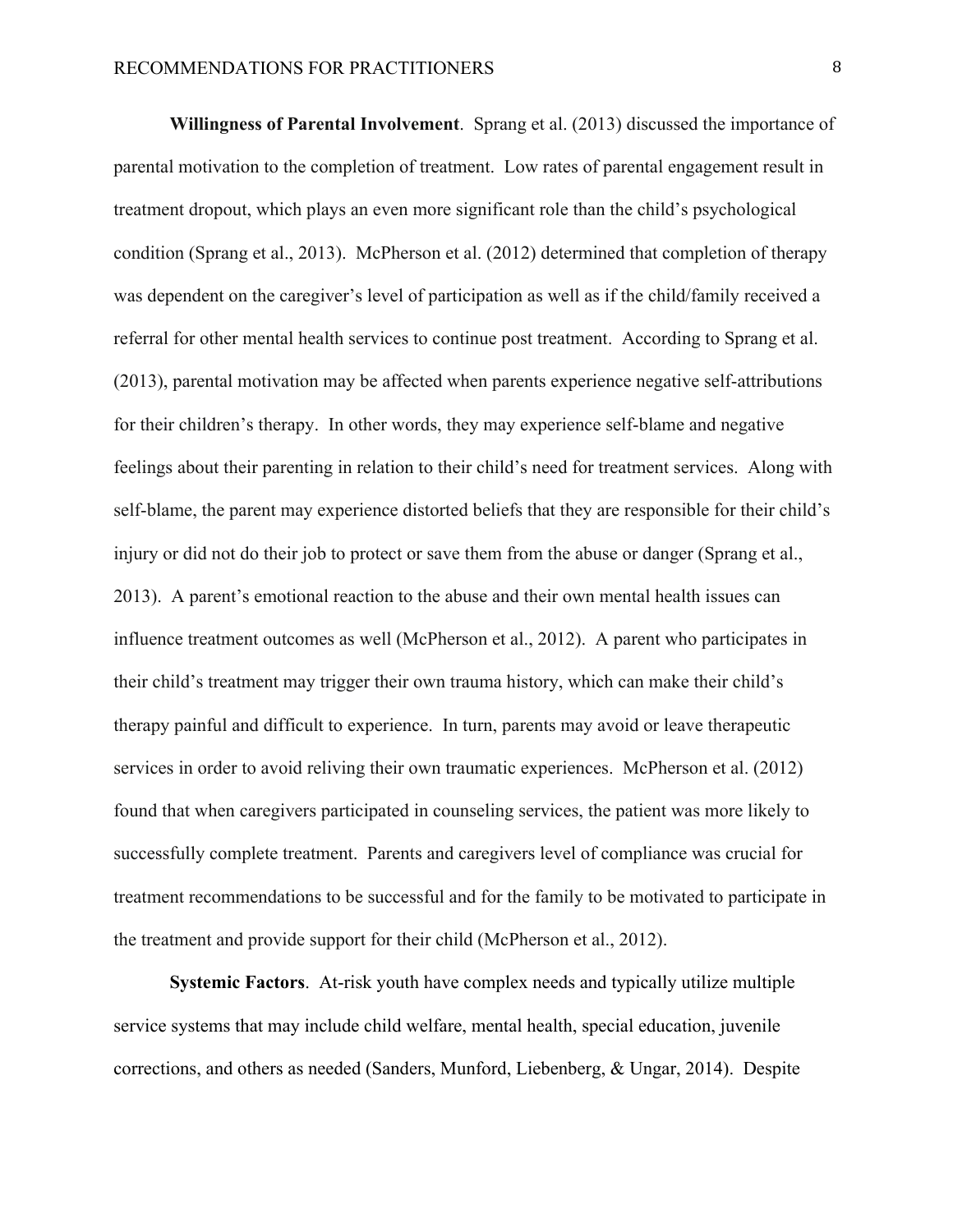having access to an abundant amount of services, these youth do not typically achieve better outcomes (Sanders et al., 2014). Multiple service use is associated with higher risk; past literature has found that youth who are involved with justice services have a high risk of conduct disorder or comorbid mental health concerns (Liebenberg & Ungar, 2014). Risk can be offset in some areas if protective resources are available in one area of the youth's life (Sanders et al., 2014). Use of multiple service systems has been observed to increase risk and attribute to poorer outcomes (Sanders & Munford, 2014).

Recent research has indicated that resilience and positive outcomes are reached when atrisk youth report that service providers were respectful, provided an opportunity to demonstrate personal agency, or encouraged them to be active members in solving their issues or challenges (Sanders et al., 2014). When at-risk youth are active team members, they are able to form positive relationships with staff, be active members of a decision making process about interventions and programs, which results in more positive outcomes (Sanders & Munford, 2014). Overall, positive experiences with the people providing the services contributes to higher resilience with at-risk youth (Sanders et al., 2014). All interventions are important, but more importantly, service providers must be consistently respectful and empowering in order to ensure positive outcomes for at-risk youth (Sanders et al., 2014). Engaging caregivers in their child's treatment and providing support and intervention skills for the caregivers will significantly increase the likelihood of positive outcomes for the child (McPherson et al., 2012).

#### **Programmatic Interventions for Youth with a History of Trauma**

There are many issues that have contributed to the need for practitioners to develop and utilize effective interventions with children and adolescents with a history of trauma. The barriers listed above included low attendance, demographic variables, parental involvement, and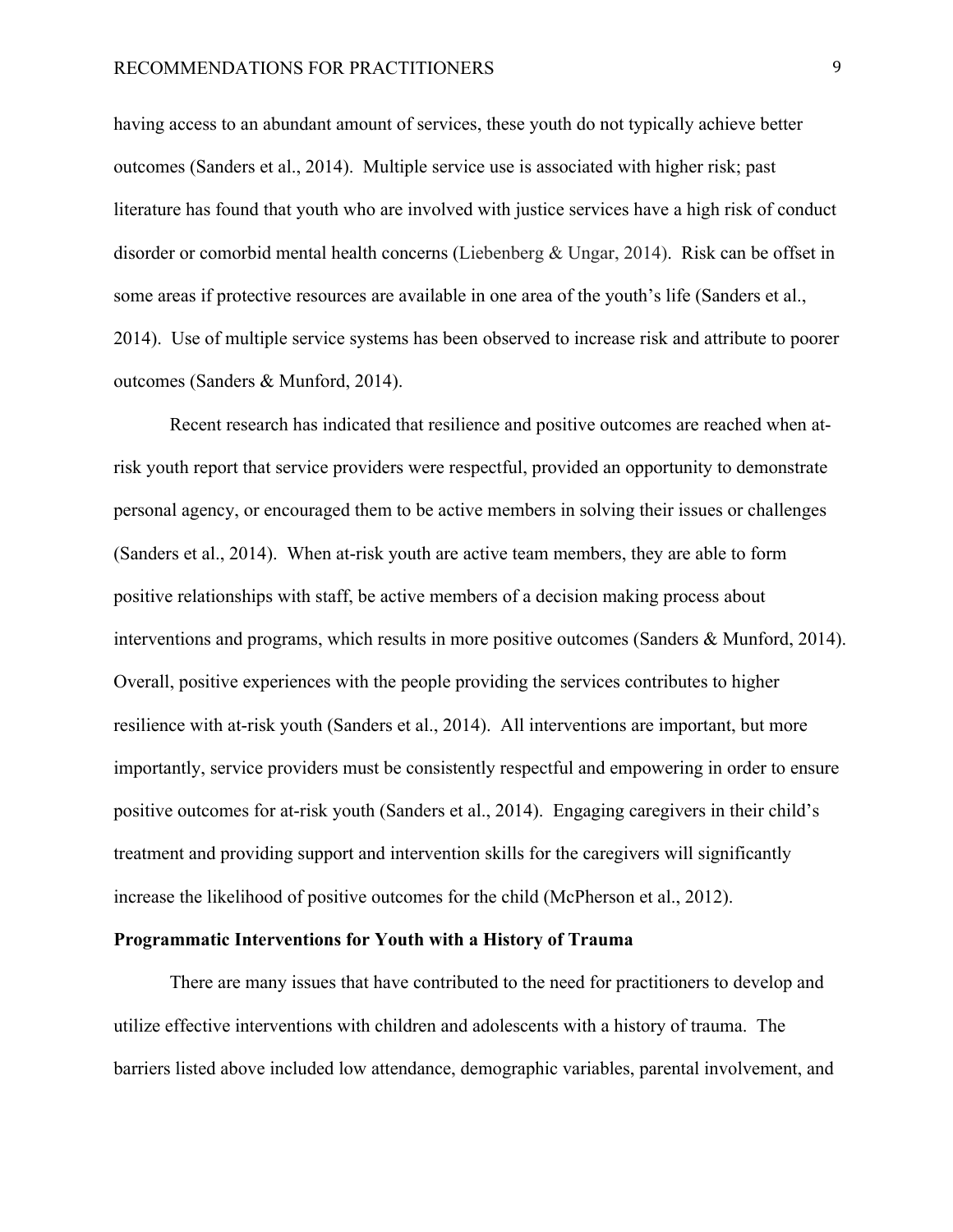systemic factors. These barriers have all contributed to the prevalence of mental health problems. While it is important to note these factors, it is even more important to identify effective interventions for practitioners to adopt when working with clients with a history of trauma. The following section will discuss potential interventions such as Positive Youth Development, Day Treatment, Mentoring, and Trauma Informed Care.

**Positive Youth Development**. Positive Youth Development (PYD) is used with clients who are at-risk and vulnerable who utilize multiple service systems. PYD programs include the following components: encouragement of personal agency (capacity for individual to act independently), demonstration of respect to individuals and their families, and focus on an individual's strengths and competencies within the risks and challenges that these individuals may face (Sanders, Munford, Thimasarn-Anwar, Liebenberg, & Ungar, 2015). The PYD approach redefined trauma in adolescence so that individuals were not seen as problems and broken; rather they were identified as the resources to make positive change (Sanders  $\&$ Munford, 2014). Using the PYD framework, the likelihood of the individual to be more successful increases when the components are positive within the use of multiple service programs (Sanders et al., 2015). Development occurs when the individuals are given the opportunity to participate in meaningful ways as well as receive positive relationship support to strengthen their capacities and abilities (Sanders & Munford, 2014). Positive relationships and autonomy are important factors in development for adolescents (Sanders et al., 2015). When PYD techniques are used the individual will be more likely to complete treatments such as day treatment or mentoring. PYD focuses on building rapport and emphasizes that respect is crucial for the individual to develop.

As previously mentioned when at-risk youth have mutually beneficial relationships and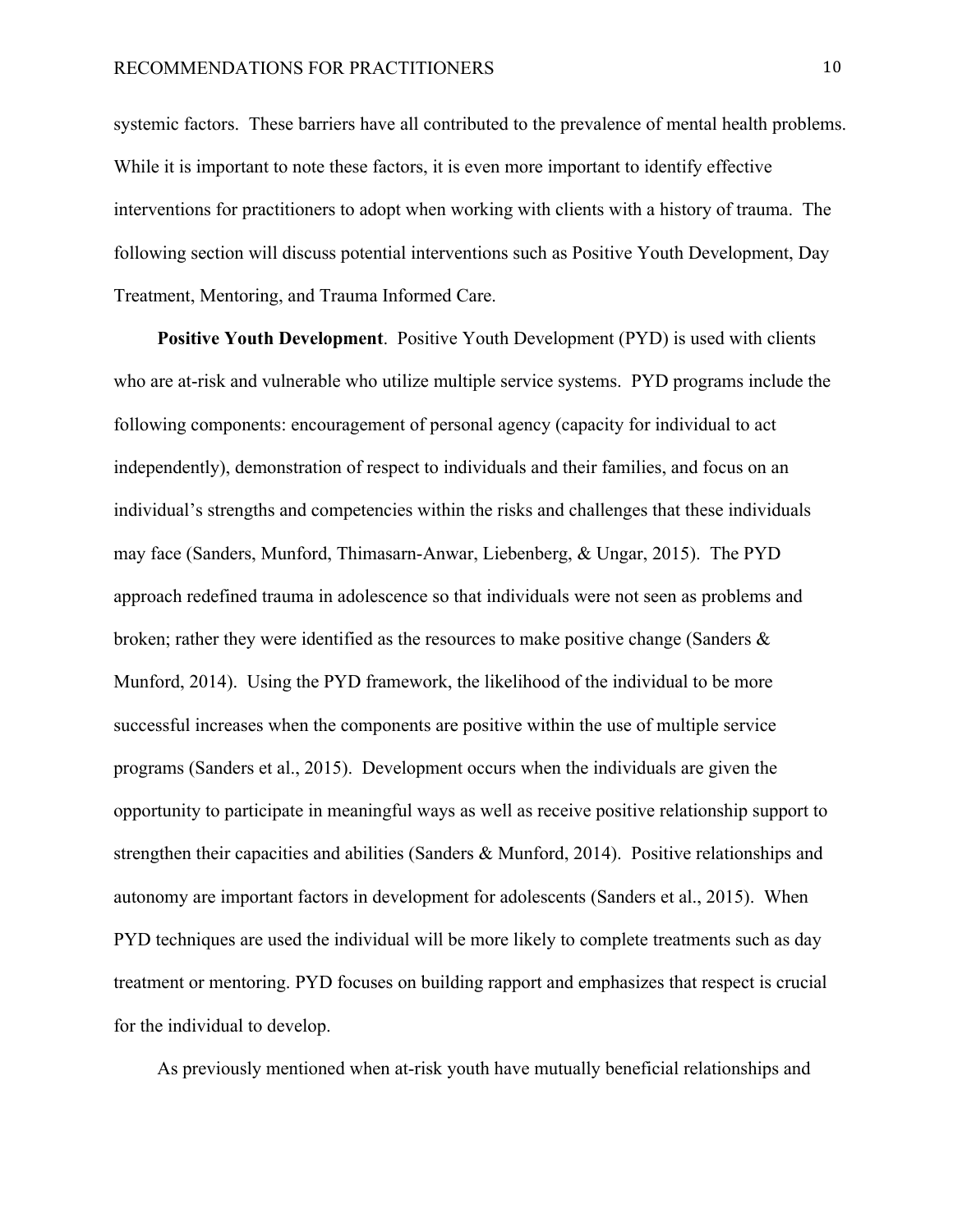experience services in a respected way, better outcomes are achieved. PYD has been shown to be effective with at-risk youth with behavioral issues who also experience negative exposure to neighborhood and family risks (Sanders et al., 2015). Because PYD uses a strengths-based approach to emphasize an individual's potential and looks beyond mental health to include an individual's success in school and caring for others; these individuals develop an overall sense of positive self-worth and self-efficacy (McDonald, Deatrick, Kassam-Adams, & Richmond, 2011). The components of encouragement of personal agency, respect, and focus on an individual's strengths rather than weaknesses results in the individual developing a positive self-worth in order to achieve better and more positive outcomes.

*Why PYD Works with At-Risk Youth.* Typically young individuals who have been exposed to abuse and neglect experience childhoods that terminate early and often must take on adult responsibility at a young age (Sanders et al., 2015). Since youth are used to responsibility, PYD begins by encouraging personal agency and respect in order for the individual to use their autonomy or newly found responsibility in positive ways; thereby, fostering resilience (Sanders et al., 2015). Second, strengths are the focus in PYD, recognizing that at-risk youth have the capacity, competence and resilience resources to use in the treatment process (Sanders et al., 2015). Third, PYD teaches a realistic view and helps youth adapt to the individual's realistic circumstances in order for the chances for the interventions to be successful (Sanders et al., 2015).Even so, PYD advocates argue that at-risk youth achieve positive outcomes and healthy development when families and neighborhoods, political, social and economic systems all work together (Sanders et al., 2015).

**Comparison of Juvenile Justice to Mental Health Service Provision.** Approximately 70% of justice-involved youth met diagnosis criteria for at least one mental health disorder, and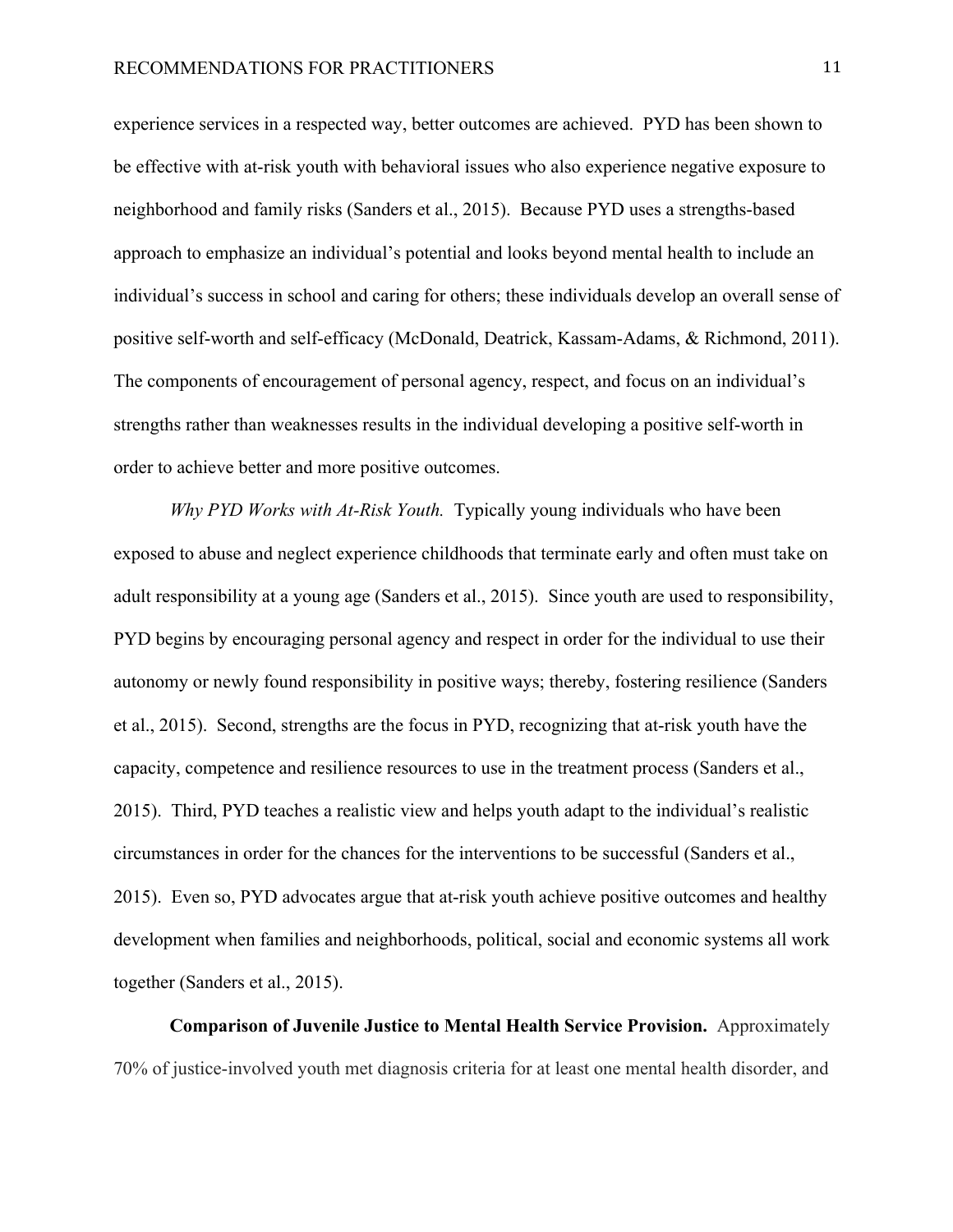among those youth, 79% met criteria for two or more diagnoses (Dierkhising et al., 2013). Liebenberg and Ungar (2014) compared risk of depression and engagement in treatment with youth involved in the correctional services and youth involved in mental health services. The authors hypothesized that both internalizing and externalizing behaviors would be similar to youth involved in mental health services and justice services, meaning both would have a similar risk for mental health concerns. They also predicted that justice-involved youth would have a lower rate of lifetime use of mental health services. The authors concluded that youth involved in the justice system reported lower levels of interactions with health services, mental health services and educational supports when compared to the youth involved in the mental health system (Liebenberg & Ungar, 2014).

Childhood maltreatment is associated with a greater likelihood of mental health disorders across the lifetime with the likelihood of developing Posttraumatic Stress Disorder (PTSD), anxiety disorders, mood disorders and substance abuse disorders (Dorsey et al., 2012). Forty two percent of youth are: involved in both the juvenile justice and child social services system, and report substance abuse problems and are often under the influence at the time of their arrest (Dierkhising et al., 2013). In their findings, Liebenberg and Ungar (2014) suggest and support that youth involved in the justice systems are not receiving the support they need, especially in treating mental health issues. Because mental health services are scarce in most correctional settings results of re-traumatization may lead to further issues of psychological distress (Kammerer & Mazelis, 2006). Although youth involved in the justice system may not receive adequate mental health support if they choose to utilize other services such as education, healthcare, and mental health, they will be more likely to remain out of the juvenile justice system. In sum, the authors stated that early intervention and improved mental health services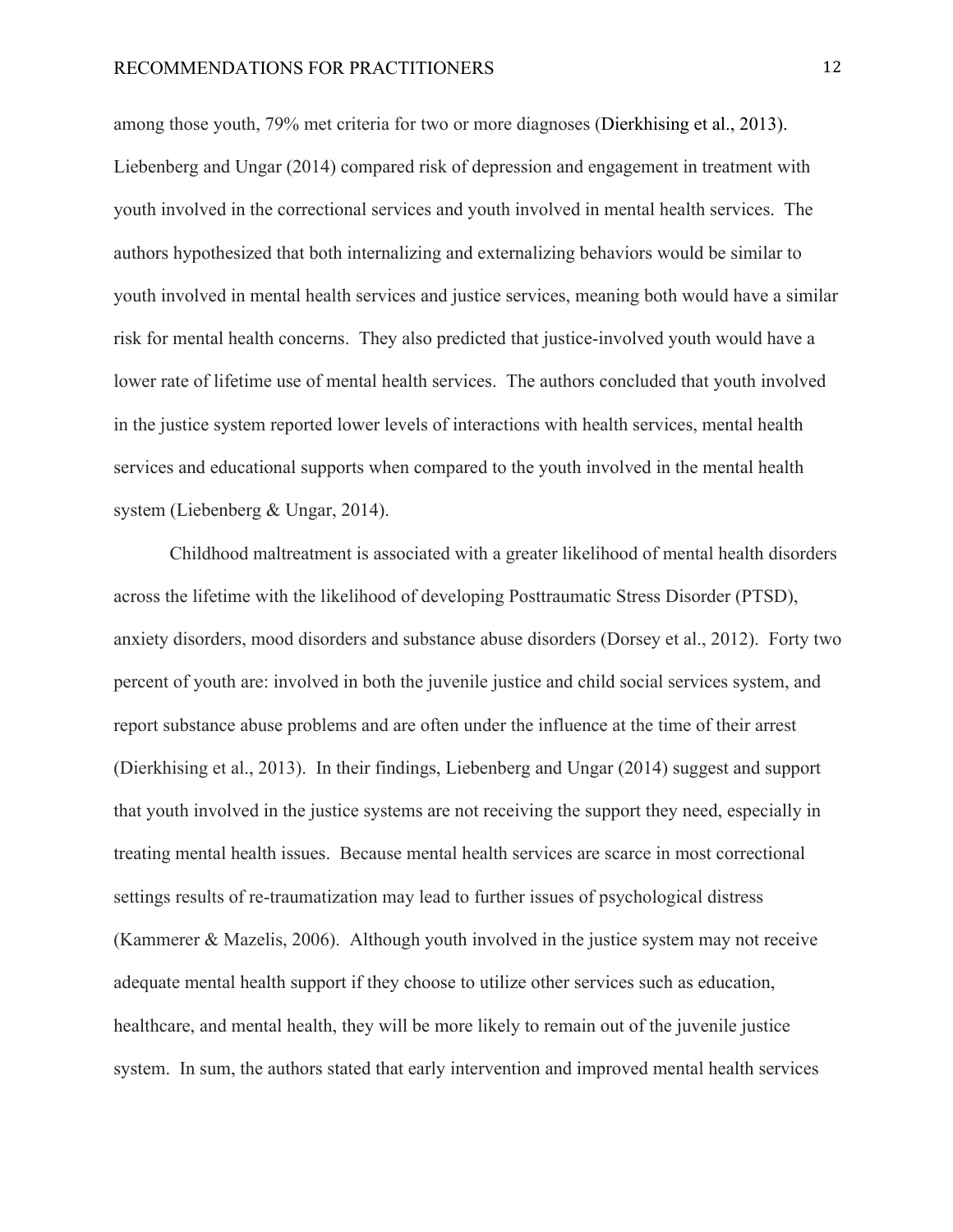within the justice system would help facilitate better outcomes for at-risk youth (Liebenberg  $\&$ Ungar, 2014).

**Effectiveness of Day Treatment and Mentoring Services**. Children who attend day treatment programs have begun to show significant improvement and behavior at home. Clark and Jerrott (2012) have found that children who attend day treatment programs make significant gains in treatment and improve in a variety of symptoms from admission to discharge. Even though current research has focused on the results of day treatment programs, fewer studies have assessed how well treatment effects carry into the future. Not much is known about behavior and improvement beyond graduation/discharge.

Research has indicated that recidivism occurs when an individual returns to their same environment; this environment is typically the reason why the individual was initially referred to treatment in the first place (Byers, Cohen, & Harshbarger, 1979). According to Clark and Jerrott (2012), evidence from past studies has demonstrated that theoretical strategies such as Cognitive Behavioral Therapy (CBT), parent management training, psychopharmacological treatment, and behavior techniques are effective ways of treating children and adolescents with behavioral, emotional and mental health issues. Behavioral strategies such as anger management, coping, assertiveness training, problem solving skills training and time-out are effective in the day treatment setting (Clark & Jerrott, 2012). Structured environments and living situations may provide more growth and learning opportunities for individuals to learn new behaviors and practice the coping skills they have learned while attending treatment as well as have more support at home (Byers, Cohen, & Harshbarger, 1979).

When using CBT with children and adolescents, it is also useful to include relaxation or mindfulness techniques and encourage the individuals to think of the consequences of their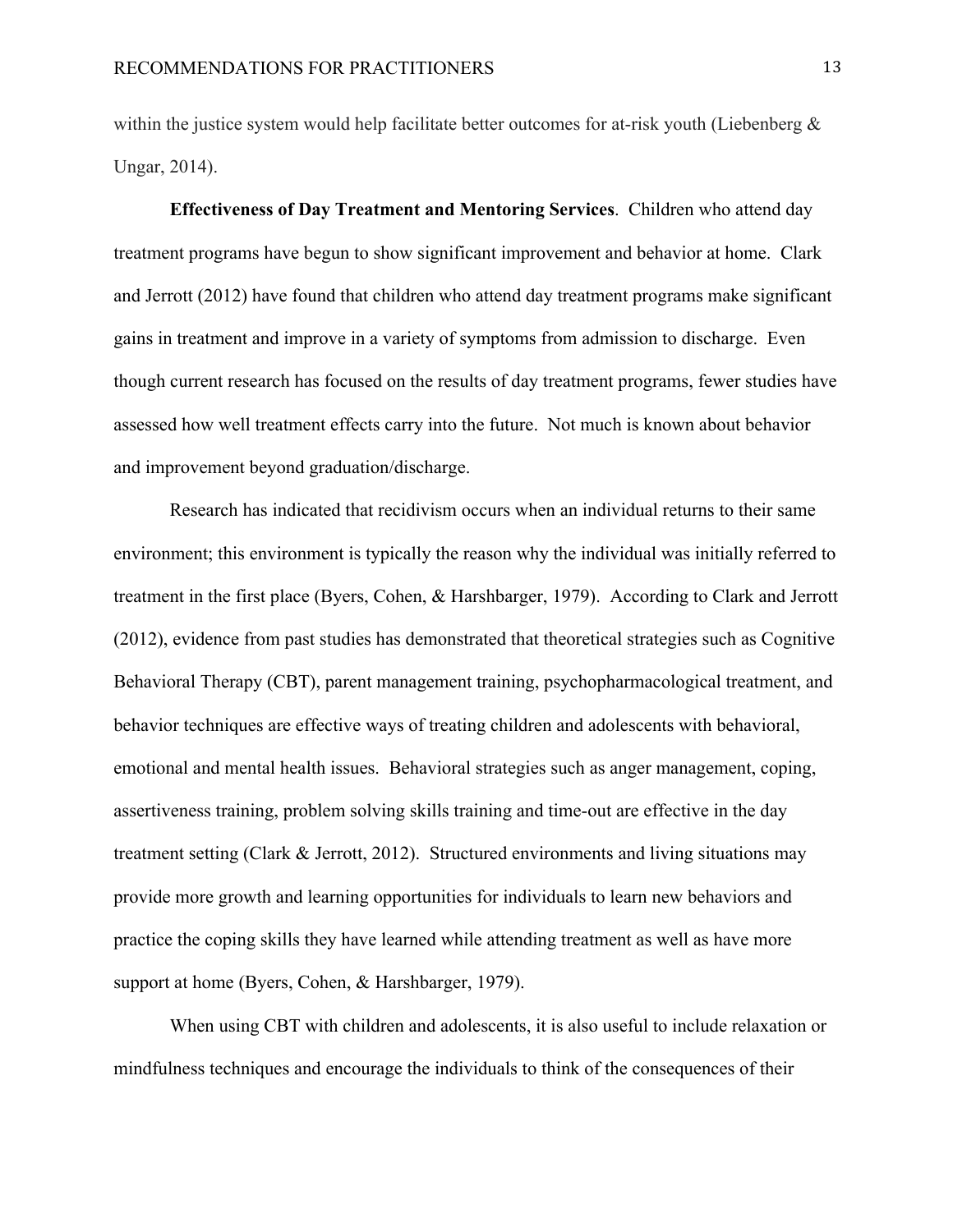behavior (Clark & Jerrott, 2012). Anger/emotional management, social skills, problem solving and compliance would be important areas to focus on. Parent training and family therapy would also be useful strategies (Clark  $&$  Jerrott, 2012). Parents should be encouraged to use the same behavior plans at home and model the appropriate behavior that they want to see from their child at home. Consistency has shown to be a very important detail to the success of the goals made (Clark & Jerrott, 2012). Parents should be trained to demonstrate positive behavior and follow the same plans at home. The use of prescribed drugs and stimulants to treat certain diagnoses would also be useful (Clark & Jerrott, 2012).

**Mentoring.** Youth mentoring programs pair youth with volunteers that share similar interests in an effort to build a lasting relationship that provides additional support and guidance (Schwartz, Rhodes, Chan, & Herrera, 2011). A very common and known mentoring program is Big Brothers Big Sisters. In the past two decades, such programs have experienced growth with millions of volunteers used in a youth's life (Rhodes, Liang, & Spencer, 2009). New mentoring initiatives have continued to develop and one of the newest trends is called School Based Mentoring (SBM). In SBM, mentors meet with their mentees during school hours and engage in activities such as talking, playing games, homework and reading which has been shown to encourage a youth's daily academic and social experience improving their experience and outlook on school (Schwartz et al., 2011). Improvement in areas such as academics, psychosocial and behavioral outcomes have been proven by the use of SBM (Schwartz et al., 2011). While research has shown that youth mentoring programs are effective, it is also important that mentors adhere to ethical and moral practices. Rhodes et al. (2009) identify the following examples as practices to implement in a mentoring relationship: "promote the welfare and safety of the youth, be trustworthy and responsible, act with integrity, promote justice for the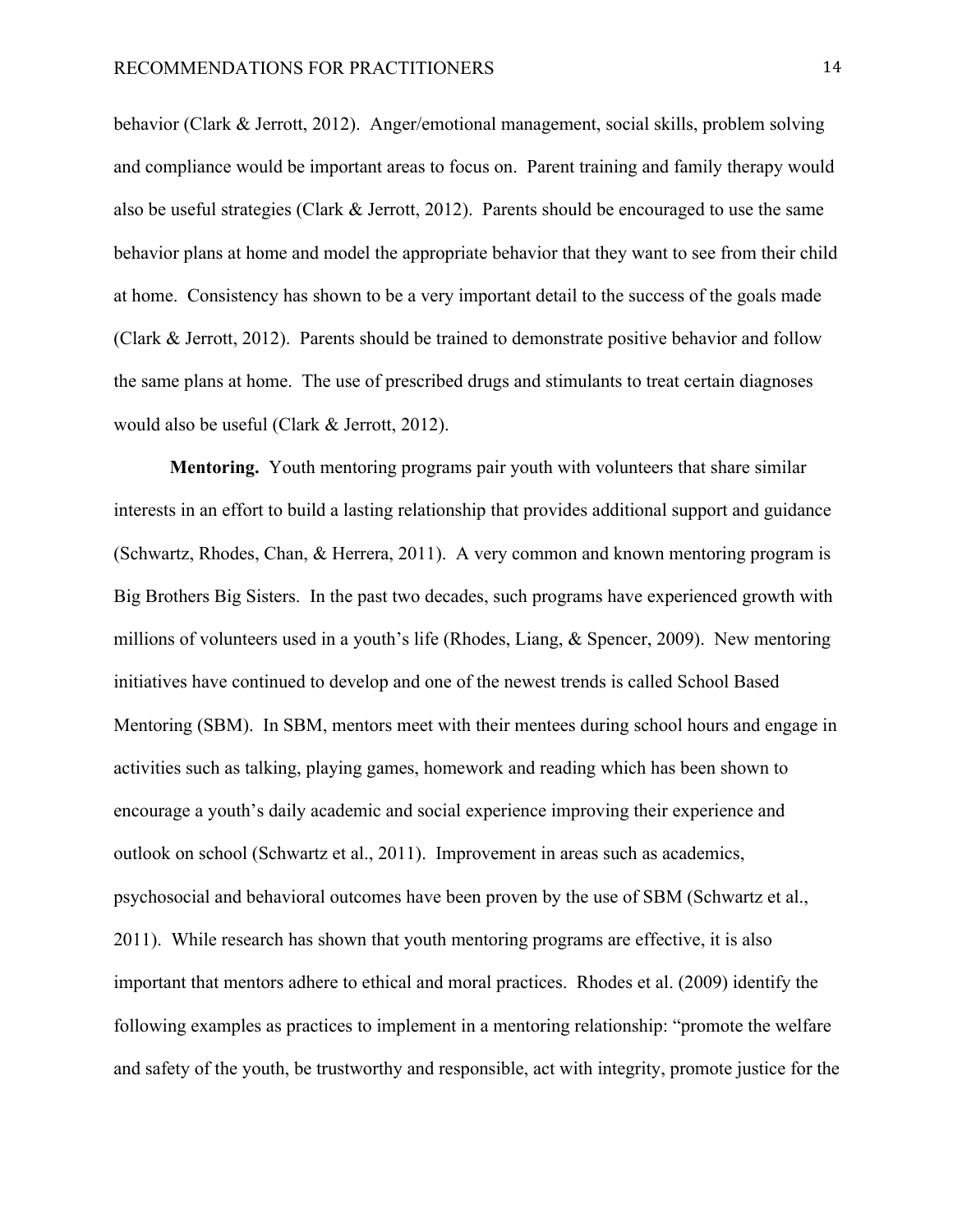youth, and to respect the youth's rights and dignity" (p.453-456). These examples are affiliated with the ACA Code of Ethics (2014).

#### **Practitioners' Role in Assisting Clients with a History of Trauma**

**Trauma Informed Care.** Trauma Informed Care is a treatment framework that uses a large perspective to recognize that individuals have many different types of trauma in their lives and understand that trauma has an impact on the client, co-workers, friends, family and treatment providers (The Trauma Informed Care Project). The National Child Traumatic Stress Network (NCTSN) developed a comprehensive training curriculum for individuals who work in child social services. The goal of the NCTSN was to "raise the standard of care and improve access to services for trauma-exposed and traumatically bereaved children with their families and communities" (Kramer et al., 2013, p. 19).

Kramer et al. (2013) and Ko et al. (2008) identified nine important elements to focus on when looking into the effects of trauma on a child's emotional, behavioral, academic and social development: 1) maximize the child's sense of safety; 2) assist children in reducing overwhelming emotions; 3) help children make new meaning of their trauma history; 4) address the impact of trauma and subsequent changes in the child's behaviors, development and relationships; 5) coordinate services with other agencies; 6) utilize comprehensive assessment of a child's trauma experience and the impact on the child's development and behavior to guide services; 7) support and promote positive and stable relationships in the life of the child; 8) provide support and guidance to the child's family and caregivers; and 9) manage professional and personal stress. (p. 19-20; p. 398)

The Substance Abuse and Mental Health Service Administration (SAMHSA) identifies a program, organization or system, trauma-informed when they use the following four steps: 1)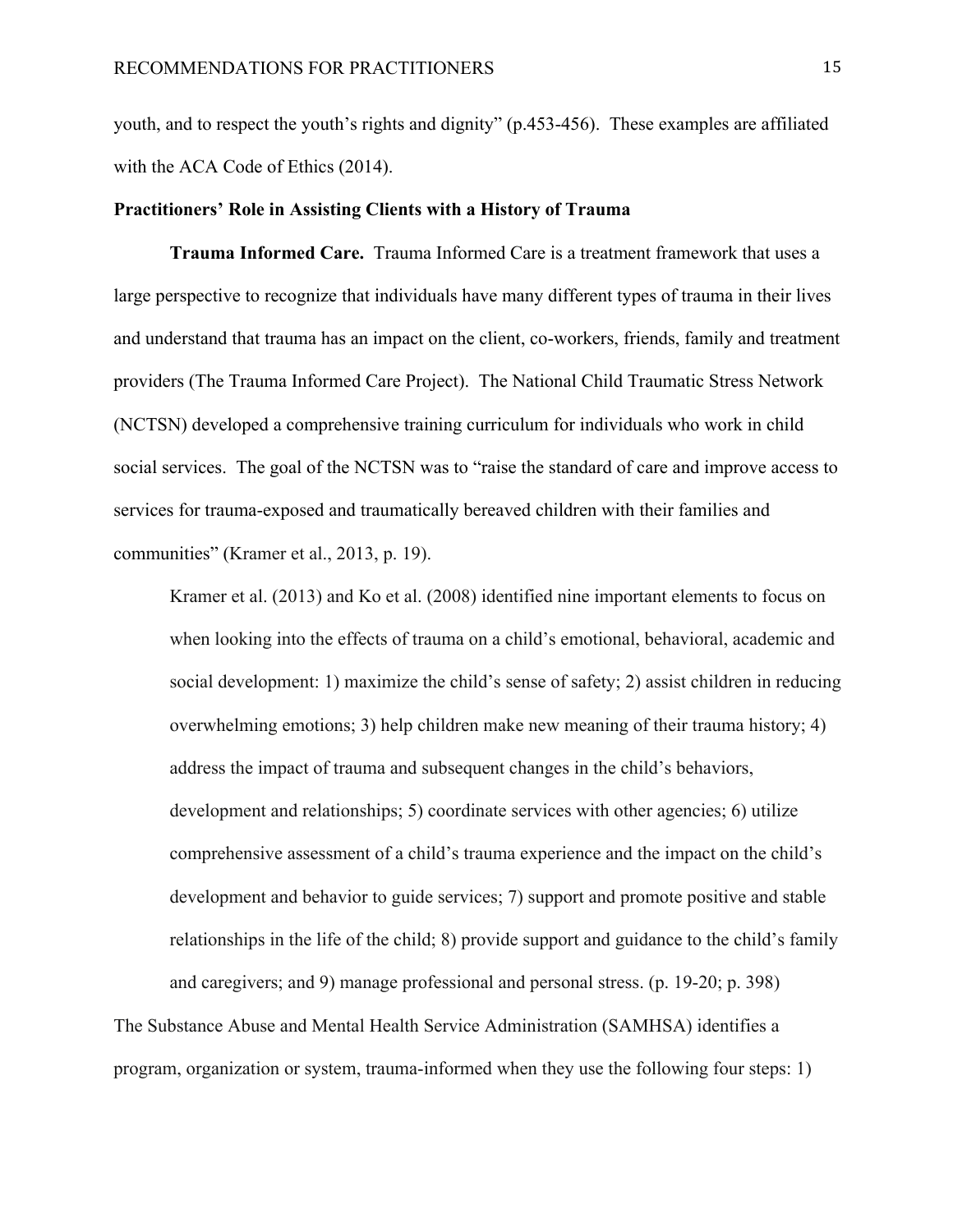realizes the impact of trauma and recognizes the potential paths for recovery; 2) recognizes the signs and symptoms of trauma in clients, families, staff and other individuals involved; 3) responds by integrating knowledge about trauma into their practices of their program, organization or system; and 4) seeks to avoid re-traumatization. According to Brown, Baker, and Wilcox, (2012) "trauma-informed care is grounded in the principle that treatment systems and practices should ameliorate, rather than exacerbate, the negative impacts of trauma" (p. 508). The goals of trauma-informed care include accurate identification of trauma and related symptoms, training all staff to be aware of the impact of trauma, minimizing re-traumatization, and a fundamental do no harm approach that is sensitive to how institutions may inadvertently reenact traumatic dynamics. Practitioners who use trauma-informed principles can contribute by minimizing triggers, stabilizing offenders, reducing critical incidents, deescalating situations and avoiding restraint, seclusion or other measures that may reenact past abuse (Miller & Najavits, 2012). SAMSHA recognizes that respect and collaboration are two crucial factors to promote recovery and resiliency when working with individuals.

**Restraints/Hands-on Techniques.** The trauma-informed care practices in adult and child treatment settings has recently become more common due to the detrimental effects of restraints and seclusions, which can lead to evidence of more trauma and re-traumatization (Brown et al. (2012). Restraints and seclusions are physical interventions used to control a patient's aggressive or self-harming behaviors that are used when there is an imminent risk to the patient or others (E. Jackson, personal communication, January 19, 2013). In recent literature both patients and their families have considered restraint and seclusion procedures unresponsive and traumatizing and in some rare cases, deaths or severe injuries have occurred (Azeem, Aujla, Rammerth, Binsfeld, & Jones, 2011). A primary prevention principle to reduce seclusions and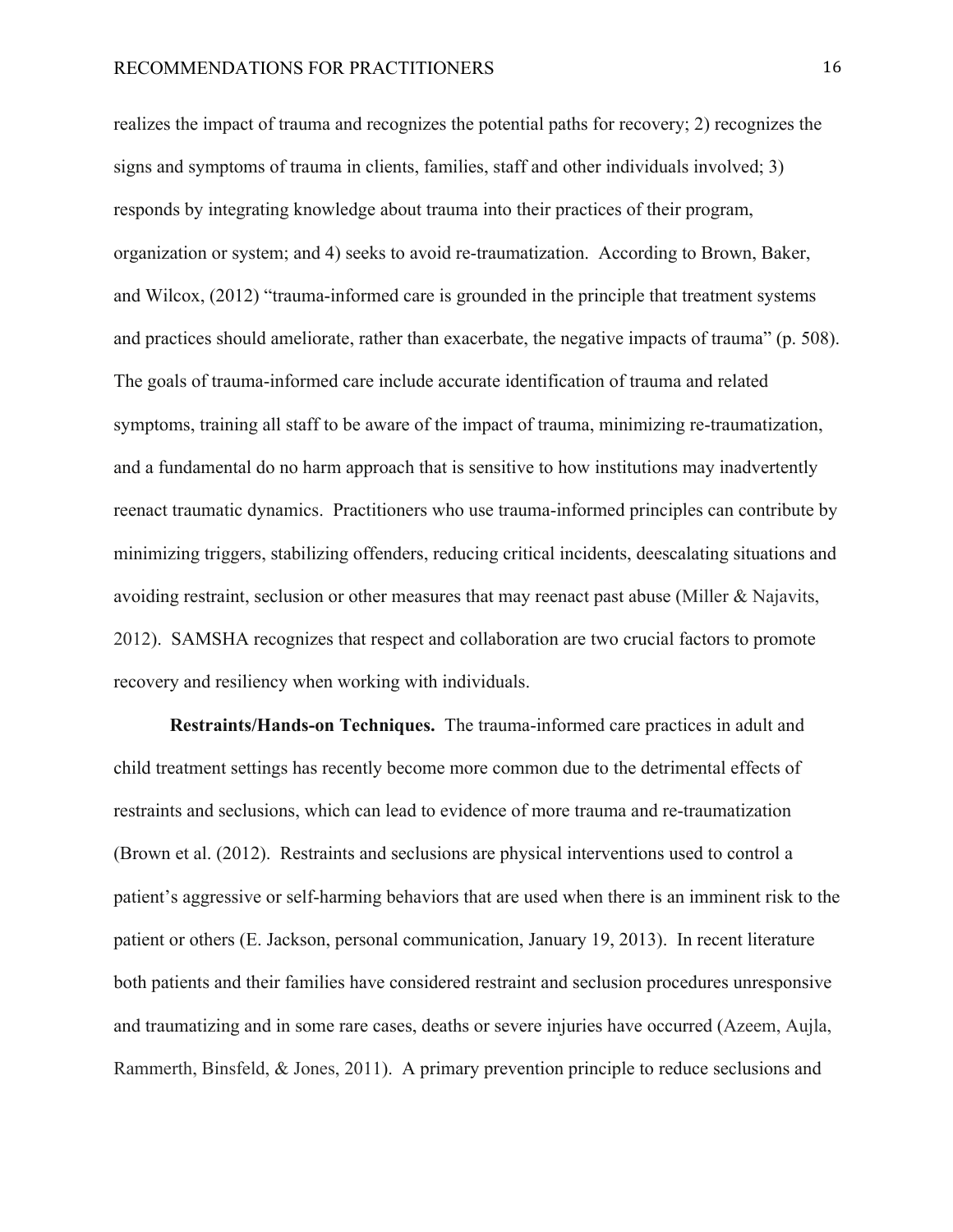restraints among youth has been used that focuses on the following: 1) establishing leadership that supports organizational change, 2) using data to inform practice, 3) implementing workforce development, 4) using of restraint and seclusion reduction tools, 5) improving consumer's role in inpatient settings, and 6) vigorous debriefing techniques (Azeem et al., 2011). A traumainformed practitioner or individual will recognize that the results of trauma may affect more than just the individual receiving treatment. The trauma may impact other individuals that have a relationship with the victim. It will be important for treatment practitioners to recognize how their own triggers play a role in the treatment of their clients. The main goal of adopting a trauma-informed care approach is to do no harm, avoid re-traumatization, as well as to benefit clients therapeutically. It will be beneficial for treatment providers to adopt a trauma-informed care approach and remember that individuals with a history of trauma may require this type of approach in order to avoid re-traumatization.

The practitioners who work with individuals with a history of trauma have a responsibility to further their knowledge about the detrimental effects of trauma. It will be beneficial for treatment practitioners to research the negative effects of trauma and continue to educate themselves on different techniques and interventions for working with clients with a history of trauma.

#### **Conclusion**

In this literature review, negative effects of child abuse such as neglect, physical abuse, psychological maltreatment and sexual abuse were examined. This author discussed how traumatization in youth results in the prevalence of mental health problems such as posttraumatic stress, anxiety and depression. These disorders may lead to behavioral difficulties that include conduct problems, and abuse-specific problems, problems in interpersonal relationships,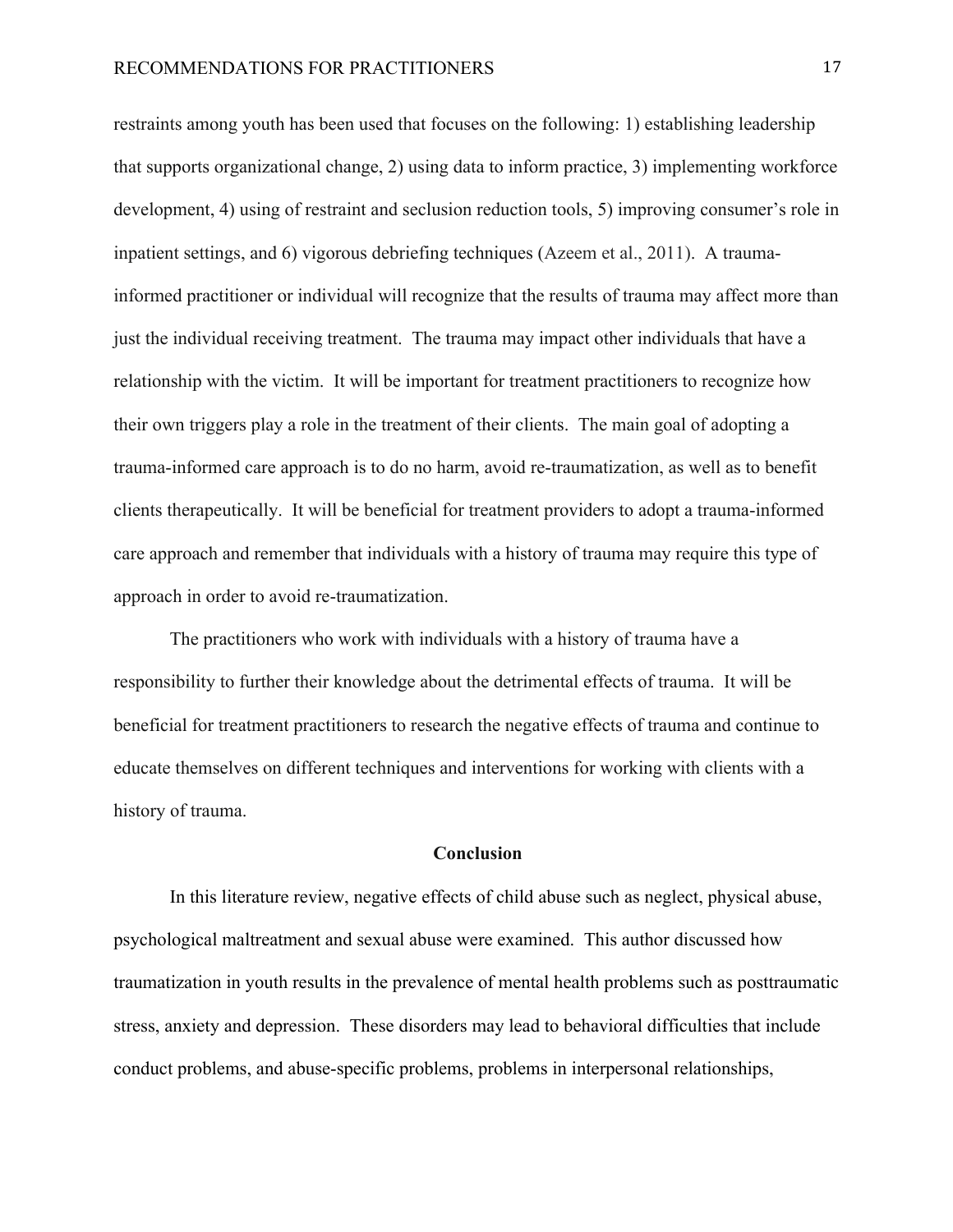difficulties in school and low self-esteem (Dorsey et al., 2012). The review also examined the barriers such as non-completion/low attendance, demographic factors, willingness of parental involvement and systemic factors that hinder the completion of treatment. Practitioners should be aware that barriers to treatment include: cost of treatment, court-ordered treatment, race, especially African American families, and parental motivation (Sprang et al., 2013). In addition, parental factors such as parental self-blame (Sprang et al., 2013), and parental willingness to participate based on their own trauma history, may be inhibiting treatment success.

In addition, several approaches for working with at-risk youth and clients with a history of trauma were addressed in this literature review. The effects of Positive Youth Development, Day Treatment and CBT, and Mentoring services were all discussed. Sprang et al., (2013) identified barriers that get in the way of working with families with a history of trauma and identified that failure to build rapport can often lead to treatment dropout and non-completion. In order to avoid this barrier, Sanders et al. (2015) discussed the importance of building resiliency by using a PYD approach to achieve positive outcomes and healthy development when families and neighborhoods, political, social and economic systems all work together. Further, PYD focuses on personal agency, encouragement and respect, and when these are successfully developed, youth are more likely to complete services and treatment interventions. Mentoring and Day Treatment services were also shown to provide gains for individuals with a history of trauma.

Furthermore, the development of a Trauma-Informed Care treatment framework was discussed due to the detrimental effects of trauma and re-traumatization. The Trauma-Informed Care treatment framework reduces triggers and re-traumatization by training and educating caregivers to recognize that trauma affects more than just the individual. Practitioners who use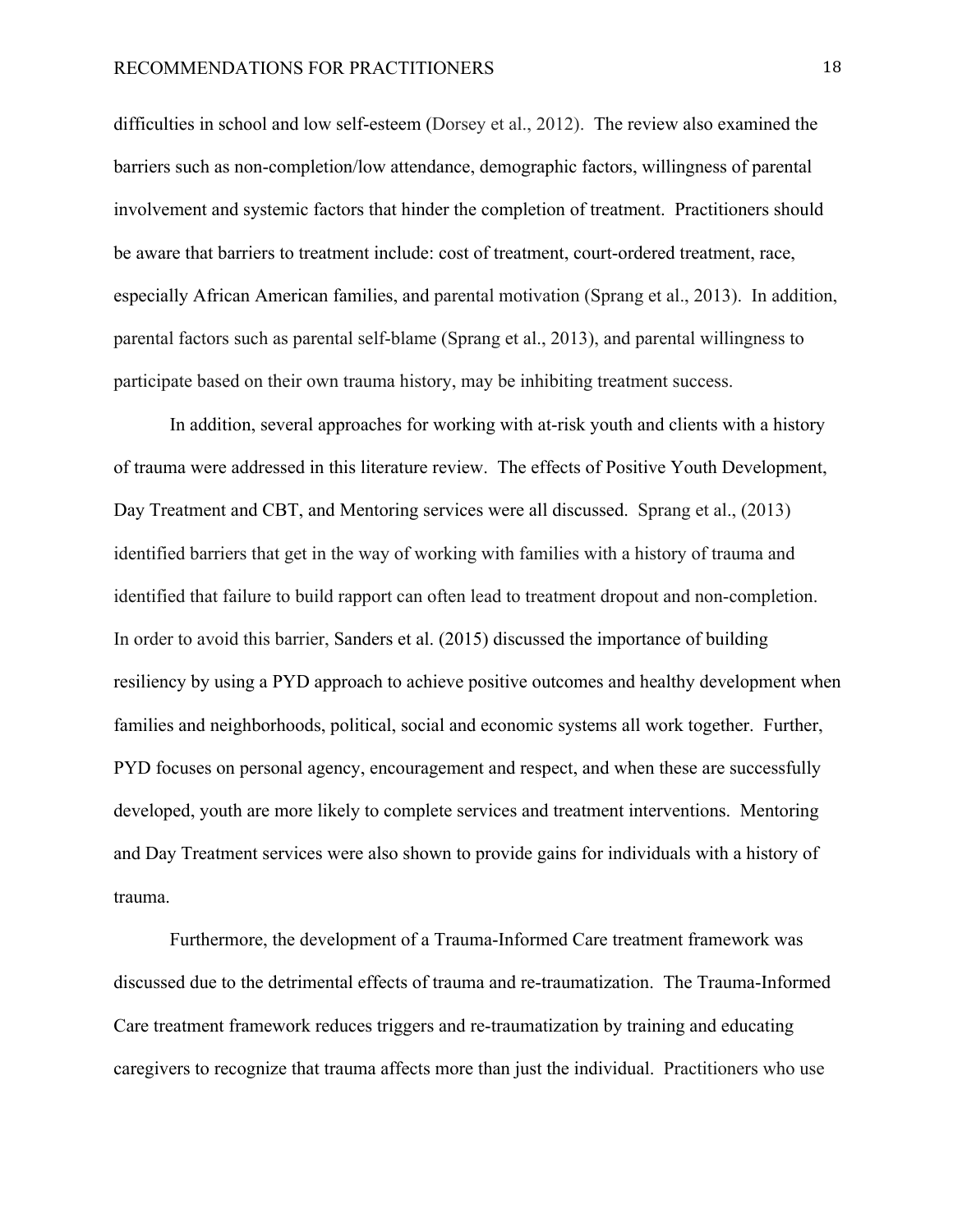### RECOMMENDATIONS FOR PRACTITIONERS 19

trauma-informed care principles contribute by minimizing triggers, stabilizing offenders, reducing critical incidents, deescalating situations and avoiding restraint, seclusion or other measures that may reenact past abuse (Miller & Najavits, 2012). Most importantly practitioners must continue to further their learning and promote trauma-informed practices and utilize necessary resources when working with the at-risk population.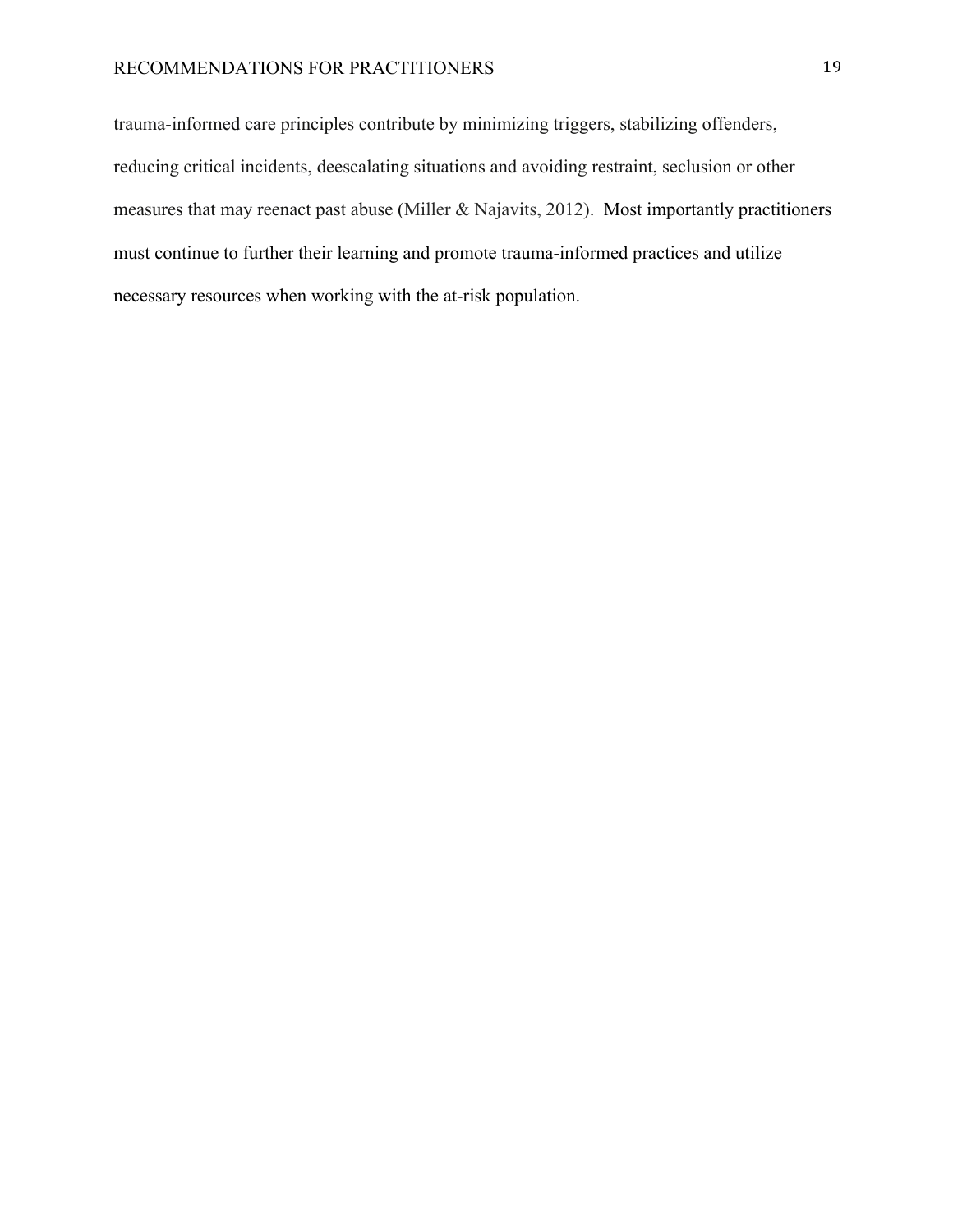#### References

American Counseling Association (2014). ACA Code of Ethics. Alexandria, VA: Author.

- Azeem, M. W., Aujla, A., Rammerth, M., Binsfeld, G. and Jones, R. B. (2011), Effectiveness of Six Core Strategies Based on Trauma Informed Care in Reducing Seclusions and Restraints at a Child and Adolescent Psychiatric Hospital. *Journal of Child and Adolescent Psychiatric Nursing, 24*: 11–15. doi: 10.1111/j.1744-6171.2010.00262.x
- Brown, Steven M., Baker, Courtney N., Wilcox, Patricia. (2012). Risking connection trauma training: A pathway toward trauma-informed care in child congregate care settings. *Psychological Trauma: Theory, Research, Practice, and Policy, 4*(5), 507-515. doi:10.1037/a0025269
- Byers, E. S., Cohen, S. H., & Harshbarger, D. (1979). The quantity and quality of aftercare services: Relationship with recidivism in mental hospital patients. *Canadian Journal Of Behavioural Science/Revue Canadienne Des Sciences Du Comportement*, *11*(1), 11-20. doi:10.1037/h0081568
- Child Welfare Information Gateway. (2015). *Child Maltreatment 2013: Summary of key findings.* Washington, DC: U.S. Department of Health and Human Services, Children's Bureau. Retrieved from https://www.childwelfare.gov/pubs/factsheets/canstats.cfm
- Clark, S. E., & Jerrott, S. (2012). Effectiveness of Day Treatment for Disruptive Behaviour Disorders: What is the Long-term Clinical Outcome for Children? *Journal of the Canadian Academy of Child and Adolescent Psychiatry*, *21*(3), 204–212.

Dierkhising, C. B., Ko, S. J., Woods-Jaeger, B., Briggs, E. C., Lee, R., & Pynoos, R. S.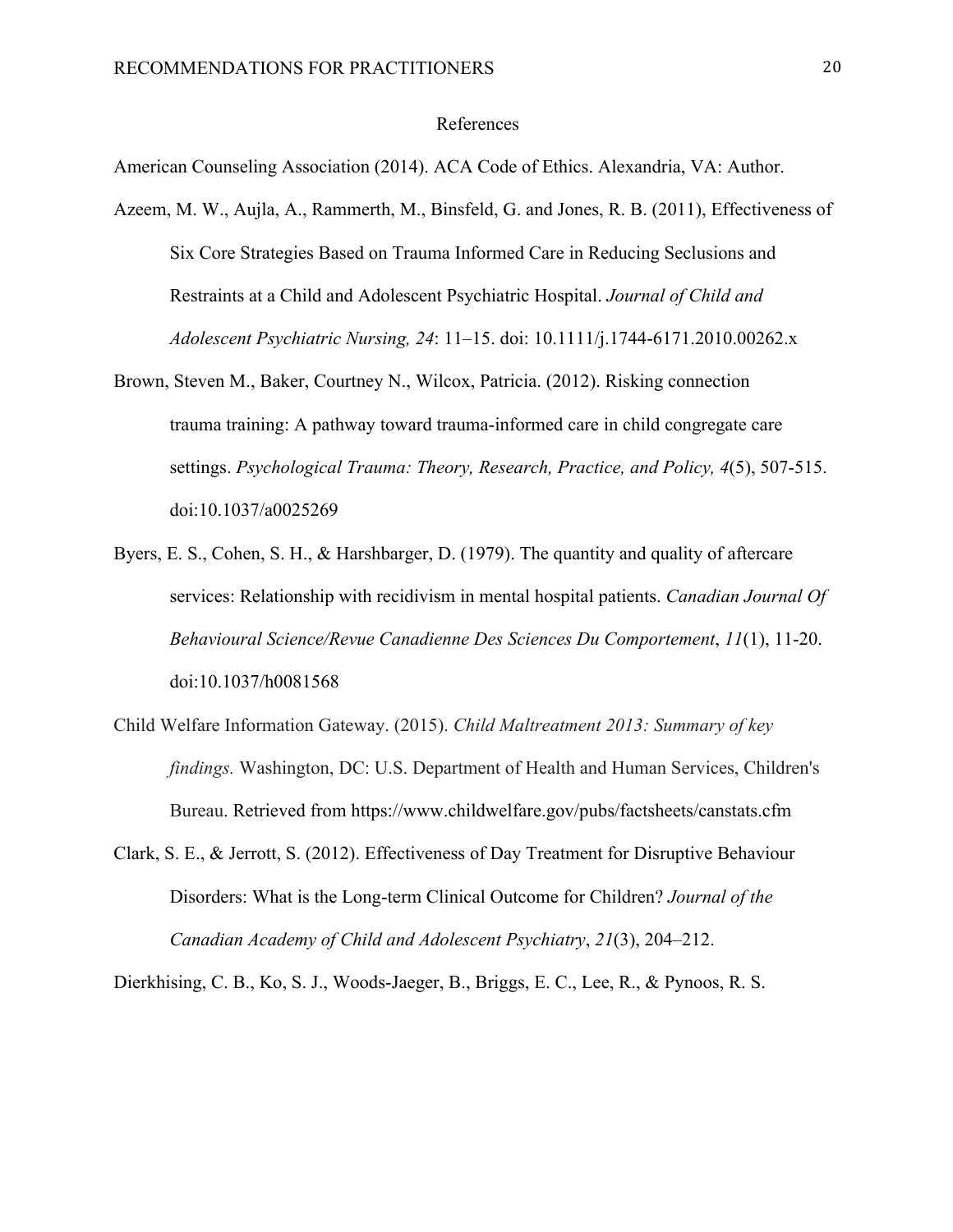- (2013). Trauma histories among justice-involved youth: Findings from the National Child Traumatic Stress Network. *European Journal Of Psychotraumatology*, *4.*  doi:http://dx.doi.org/10.3402/ejpt.v4i0.20274
- Dorsey, S., Burns, B. J., Southerland, D. G., Cox, J., Wagner, H., & Farmer, E. Z. (2012).

Prior trauma exposure for youth in treatment foster care. *Journal Of Child And Family Studies*, *21*(5), 816-824. doi:10.1007/s10826-011-9542-4

- Kammerer, N., & Mazelis, R. (2006). After the Crisis Initiative: Healing from trauma after disasters. Retrieved from http:// http://www.samhsa.gov/gains-center
- Kramer, T. L., Sigel, B. A., Conners-Burrow, N. A., Savary, P. E., & Tempel, A. (2013). A statewide introduction of trauma-informed care in a child welfare system. *Children and Youth Services Review, 35*(1), 19-24. doi:10.1016/j.childyouth.2012.10.014
- Ko, S. J., Ford, J. D., Kassam-Adams, N., Berkowitz, S. J., Wilson, C., Wong, M., & ... Layne, C. M. (2008). Creating trauma-informed systems: Child welfare, education, first responders, health care, juvenile justice. *Professional Psychology: Research And Practice*, *39*(4), 396-404. doi:10.1037/0735-7028.39.4.396
- Liebenberg, L., & Ungar, M. (2014). A comparison of service use among youth involved with juvenile justice and mental health. *Children and Youth Services Review, 39*, pp. 117-122. doi:10.1016/j.childyouth.2014.02.007
- McDonald, C., Deatrick, J., Kassam-Adams, N., & Richmond, T. (2011). Community Violence Exposure and Positive Youth Development in Urban Youth. *Journal of Community Health, 36*(6), 925-932 8p. doi:10.1007/s10900-011-9391-5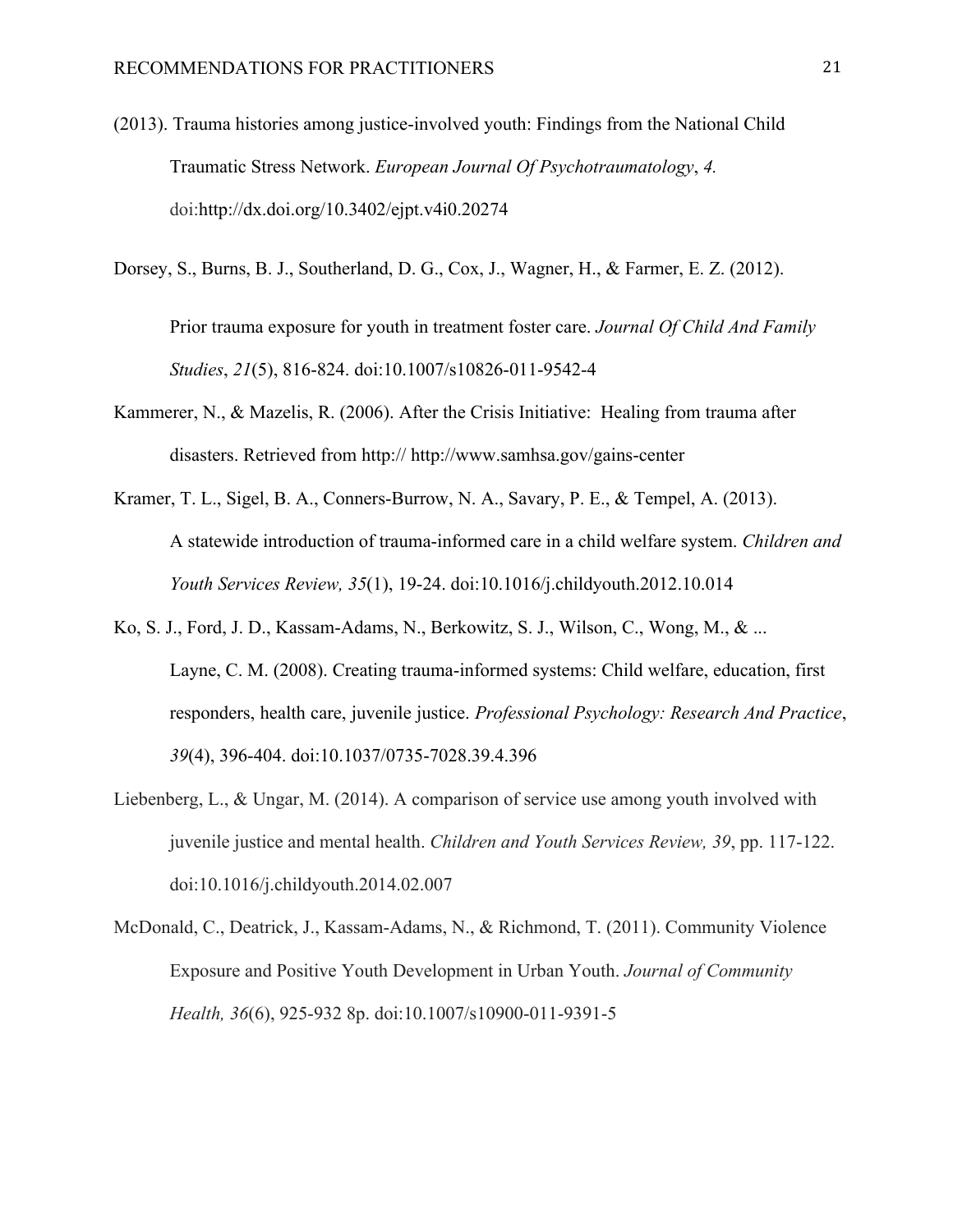- McPherson, P., Scribano, P., & Stevens, J. (2012). Barriers to Successful Treatment Completion in Child Sexual Abuse Survivors. *Journal of Interpersonal Violence, 27*(1), pp. 23-39. doi:10.1177/0886260511416466
- Miller, N. A., & Najavits, L. M. (2012). Creating trauma-informed correctional care: A balance of goals and environment. *European Journal Of Psychotraumatology*, *3.*  doi:10.3402/ejpt.v3i0.17246
- Rhodes, J., Liang, B., & Spencer, R. (2009). First do no harm: Ethical principles for youth mentoring relationships. *Professional Psychology: Research And Practice*, *40*(5), 452- 458. doi:10.1037/a0015073
- Sanders, J., Munford, R. (2014). Youth-centered practice: Positive youth development practices and pathways to better outcomes for vulnerable youth. *Children and Youth Services Review, 46,* 160-167. doi:10.1016/j.childyouth.2014.08.020
- Sanders, J., Munford. R., Liebenberg, L., Ungar, M. (2014). Multiple Service Use: The impact of consistency in service quality for vulnerable youth. *Child Abuse & Neglect, 38,* 687-697. doi.org/10.1016/j.chiabu.2013.10.024
- Sanders, J., Munford, R., Thimasarn-Anwar, T., Liebenberg, L., & Ungar, M. (2015). The role of positive youth development practices in building resilience and enhancing wellbeing for at-risk youth. *Child Abuse & Neglect, 42,* 40-53. doi:10.1016/j.chiabu.2015.02.006
- Schwartz, S. O., Rhodes, J. E., Chan, C. S., & Herrera, C. (2011). The impact of school-based mentoring on youths with different relational profiles. *Developmental Psychology*, *47*(2), 450-462. doi:10.1037/a0021379